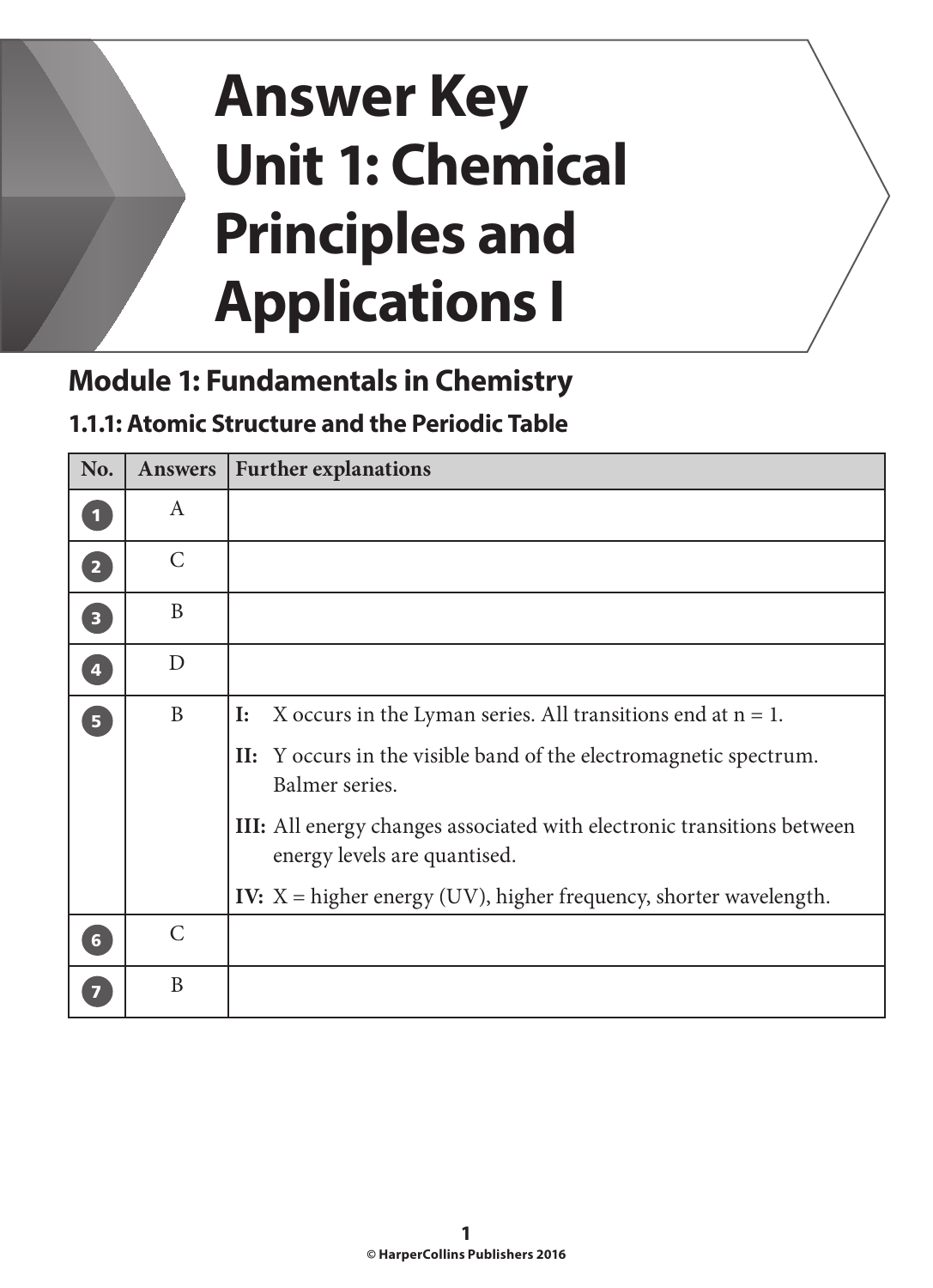| No. | <b>Answers</b> | <b>Further explanations</b>                                                                                                                                                                                                           |
|-----|----------------|---------------------------------------------------------------------------------------------------------------------------------------------------------------------------------------------------------------------------------------|
|     | $\mathbf{D}$   | Nine electrons were removed from the atom but that does not mean<br>that the atom had only nine electrons.                                                                                                                            |
|     |                | The first two electrons removed (outermost electrons) required<br>the least energy (lowest log IE). The energy required to remove<br>those two electrons is relatively close because they are at the same<br>principal quantum level. |
|     |                | A significantly larger quantity of energy was required to remove the<br>third electron because it came from a lower quantum level.                                                                                                    |
|     |                | The two electrons removed before a change in quantum level were<br>in an s orbital.                                                                                                                                                   |

#### **1.1.2 Forces of Attraction**

| No.                     | <b>Answers</b> | <b>Further explanations</b>                                                                                                                                                          |
|-------------------------|----------------|--------------------------------------------------------------------------------------------------------------------------------------------------------------------------------------|
|                         | D              | $\mathbf I$<br>Not ionic solid. A low melting point, non-polar material, which<br>dissolves in a non-polar solvent.                                                                  |
|                         |                | Not ionic solid. Sublimation indicates weak intermolecular forces<br>П<br>of attraction.                                                                                             |
|                         |                | Identity uncertain. Properties could be for an insoluble ionic solid<br>Ш<br>or a giant covalent solid.                                                                              |
|                         |                | Clearly Ionic solid. Solubility in water suggests the presence of ions<br>IV<br>or highly polar particles. High melting and boiling points indicates<br>strong forces of attraction. |
| $\overline{2}$          | B              |                                                                                                                                                                                      |
| $\overline{\mathbf{3}}$ | A              |                                                                                                                                                                                      |
| $\overline{\mathbf{4}}$ | $\mathsf{C}$   |                                                                                                                                                                                      |
| $\overline{\mathbf{5}}$ | $\mathcal{C}$  |                                                                                                                                                                                      |
| 6 <sup>1</sup>          | B              |                                                                                                                                                                                      |
|                         | D              |                                                                                                                                                                                      |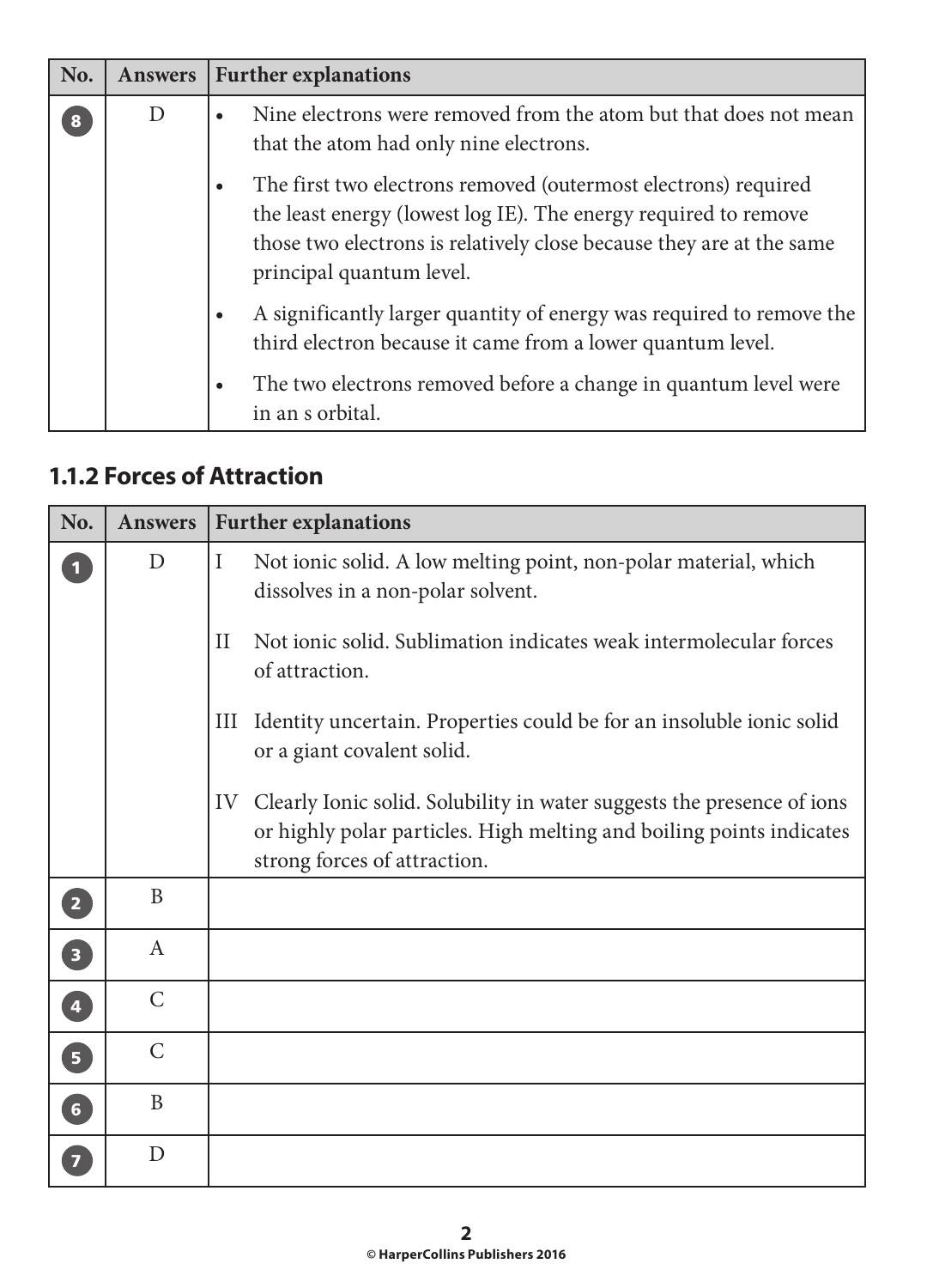| No. | <b>Answers</b> | <b>Further explanations</b>                                                                                                                                                                                                                                                                                                                                                                              |
|-----|----------------|----------------------------------------------------------------------------------------------------------------------------------------------------------------------------------------------------------------------------------------------------------------------------------------------------------------------------------------------------------------------------------------------------------|
| 8   | A              | The naphthalene molecule is made up of carbon and hydrogen atoms<br>held together by strong sigma and pi covalent bonds. The molecule is<br>non-polar because the difference in electronegativity between carbon<br>and hydrogen is low. The forces of attraction between the particles<br>are van der Waals dispersion forces that arise when short-lived<br>instantaneous dipoles form intermittently. |
| 9   | B              |                                                                                                                                                                                                                                                                                                                                                                                                          |
| 10  |                |                                                                                                                                                                                                                                                                                                                                                                                                          |

## **1.1.3: The Mole Concept**

| No.                     |              | Answers   Further explanations     |
|-------------------------|--------------|------------------------------------|
| $\mathbf{1}$            | $\mathbf{A}$ |                                    |
| $\boxed{2}$             | $\mathsf{C}$ | The mole ratios are:               |
|                         |              | I $Cr_2O_7^{2-}$ : I <sub>2</sub>  |
|                         |              | 1 : 3                              |
|                         |              | II $I_2$ : $S_2O_3^{2-}$           |
|                         |              | 1 : 2                              |
|                         |              | III $Cr_2O_7^{2-}$ : $S_2O_3^{2-}$ |
|                         |              | 1 : 6                              |
| $\overline{\mathbf{3}}$ | B            |                                    |
| $\overline{4}$          | $\mathbf{D}$ |                                    |
| 5 <sup>1</sup>          | $\mathbf{B}$ |                                    |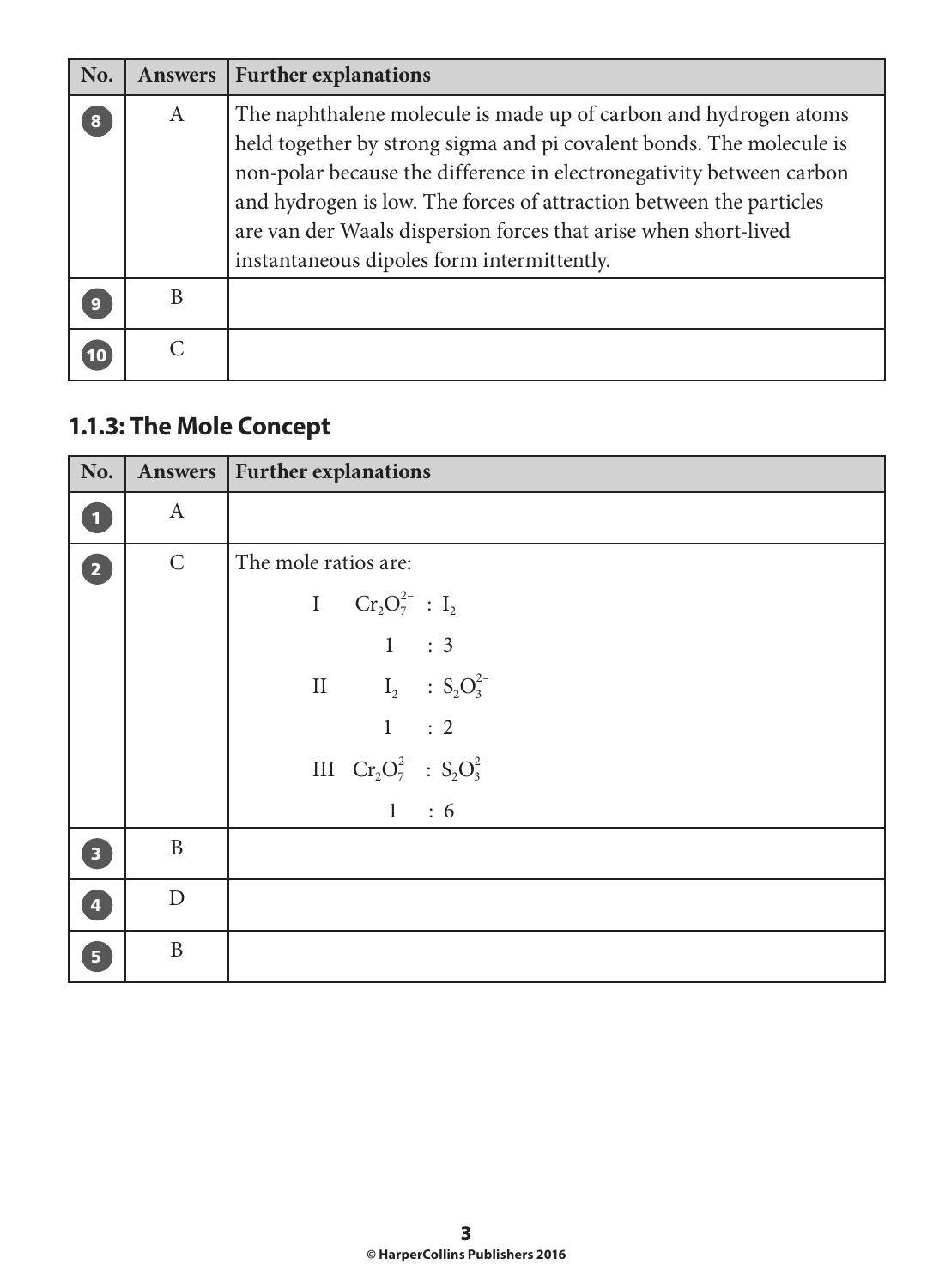| No.             | <b>Answers</b> | <b>Further explanations</b>                                                                              |
|-----------------|----------------|----------------------------------------------------------------------------------------------------------|
| $6\overline{6}$ | D              | The measurement for the sulfuric acid is not included in the<br>calculations.                            |
|                 |                | Step 1: Calculate the number of moles of $MnO_{4(aq)}^-$ present in<br>19.70 $cm3$                       |
|                 |                | $0.0197 \text{ dm}^3 \times 0.019 \text{ mol dm}^{-3} = 0.00037 \text{ mol}$                             |
|                 |                | Step 2: Use the balanced ionic equation to determine the mole<br>ratio                                   |
|                 |                | $MnO4$ : Fe <sup>2+</sup>                                                                                |
|                 |                | 1 : 5                                                                                                    |
|                 |                | Step 3: Use the mole ratio to calculate the number of moles of<br>$\text{Fe}^{2+}$ in 25 cm <sup>3</sup> |
|                 |                | $0.00037 \text{ mol} \times 5 = 0.0019 \text{ mol}$                                                      |
|                 |                | Step 4: Calculate the molar concentration of $Fe^{2+}$                                                   |
|                 |                | 0.0019 mol ÷ 0.025 dm <sup>3</sup> = 0.076 mol dm <sup>-3</sup>                                          |
|                 |                | Step 5: Convert molar concentration to mass concentration                                                |
|                 |                | 0.076 mol dm <sup>-3</sup> $\times$ 55.85 g mol <sup>-1</sup> = 4.2 g dm <sup>-3</sup>                   |

#### **1.1.4: Redox Reactions**

| No.            | <b>Answers</b> | <b>Further explanations</b>                                                                                                                                                                                                                                                                                                                                                                                                      |
|----------------|----------------|----------------------------------------------------------------------------------------------------------------------------------------------------------------------------------------------------------------------------------------------------------------------------------------------------------------------------------------------------------------------------------------------------------------------------------|
|                | B              |                                                                                                                                                                                                                                                                                                                                                                                                                                  |
| $\overline{2}$ | D              | $2MnO4(aq)+ + 5H2O2(aq) + 6H(aq)+ \rightarrow 2Mn2+(aq) + 8H2O(aa) + 5O2(g)$<br>Separate the oxidation and reduction portions of the equations<br>$\bullet$<br>and put in the electrons to account for the increase or decrease<br>oxidation numbers:<br>Reduction: $2MnO_{4(aq)}^- + 6H_{(aq)}^+ + 10e^- \rightarrow 2Mn_{(aq)}^{2+} + 8H_2O_{(aq)}$<br>Oxidation: $5H_2O_{2(aq)}$ $\rightarrow$ $5O_{2(g)}$ + 10e <sup>-</sup> |
|                |                | Balance the hydrogen ions in the two half equations:<br>$\bullet$<br>Reduction: $2MnO_{4(aq)}^- + 16H_{(aq)}^+ + 10e^- \rightarrow 2Mn_{(aq)}^{2+} + 8H_2O_{(aq)}$<br>Oxidation: $5H_2O_{2(aq)}$ $\rightarrow$ $5O_{2(g)}$ + $10e^-$ + $10H^{\dagger}_{(aq)}$                                                                                                                                                                    |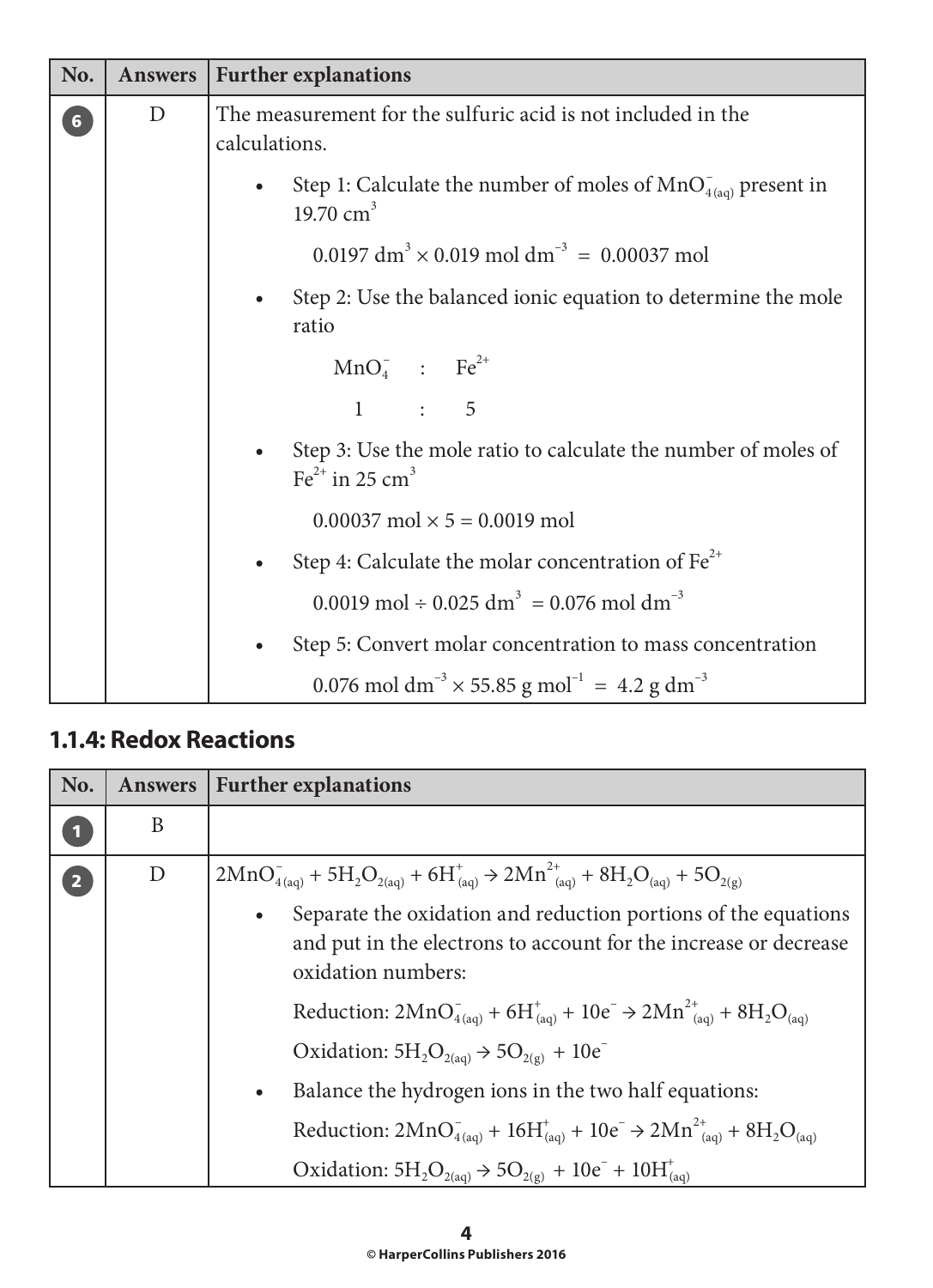|                  | No.   Answers   Further explanations |
|------------------|--------------------------------------|
| $\sqrt{3}$       |                                      |
| $\boldsymbol{4}$ |                                      |

## **1.1.5: Kinetic Theory**

| No.                     | <b>Answers</b>   | <b>Further explanations</b>                                                                                                                                                                                                                                                                     |
|-------------------------|------------------|-------------------------------------------------------------------------------------------------------------------------------------------------------------------------------------------------------------------------------------------------------------------------------------------------|
|                         | $\mathsf{C}$     |                                                                                                                                                                                                                                                                                                 |
| $\overline{2}$          | $\boldsymbol{A}$ | The value $pV/RT$ = number of moles is constant for an ideal gas.                                                                                                                                                                                                                               |
|                         |                  | As temperature increases the values for pV/RT against p approach the<br>ideal gas line.                                                                                                                                                                                                         |
|                         |                  | As pressure decreases the values for pV/RT against p approach the value<br>$p = 0$ .                                                                                                                                                                                                            |
|                         |                  | Real gases approach ideal behaviour at high temperatures and low<br>pressure.                                                                                                                                                                                                                   |
|                         | D                | The ideal gas equation is applicable to this question:<br>$pV = \frac{mRT}{TM}$<br>$M = \frac{mRt}{pV} = \frac{0.445 g \times 8.31 J K^{-1} mol^{-1} \times 298 K}{1.01 \times 10^5 Pa \times 2.5 \times 10^{-4} m^3}$<br>$= 44$ g mol <sup>-1</sup><br>Remember:<br>$J = Nm$<br>$Pa = Nm^{-2}$ |
| $\overline{\mathbf{4}}$ | $\mathbf{A}$     |                                                                                                                                                                                                                                                                                                 |
| $\overline{\mathbf{5}}$ | B                |                                                                                                                                                                                                                                                                                                 |
| $6\overline{6}$         | $\mathcal{C}$    |                                                                                                                                                                                                                                                                                                 |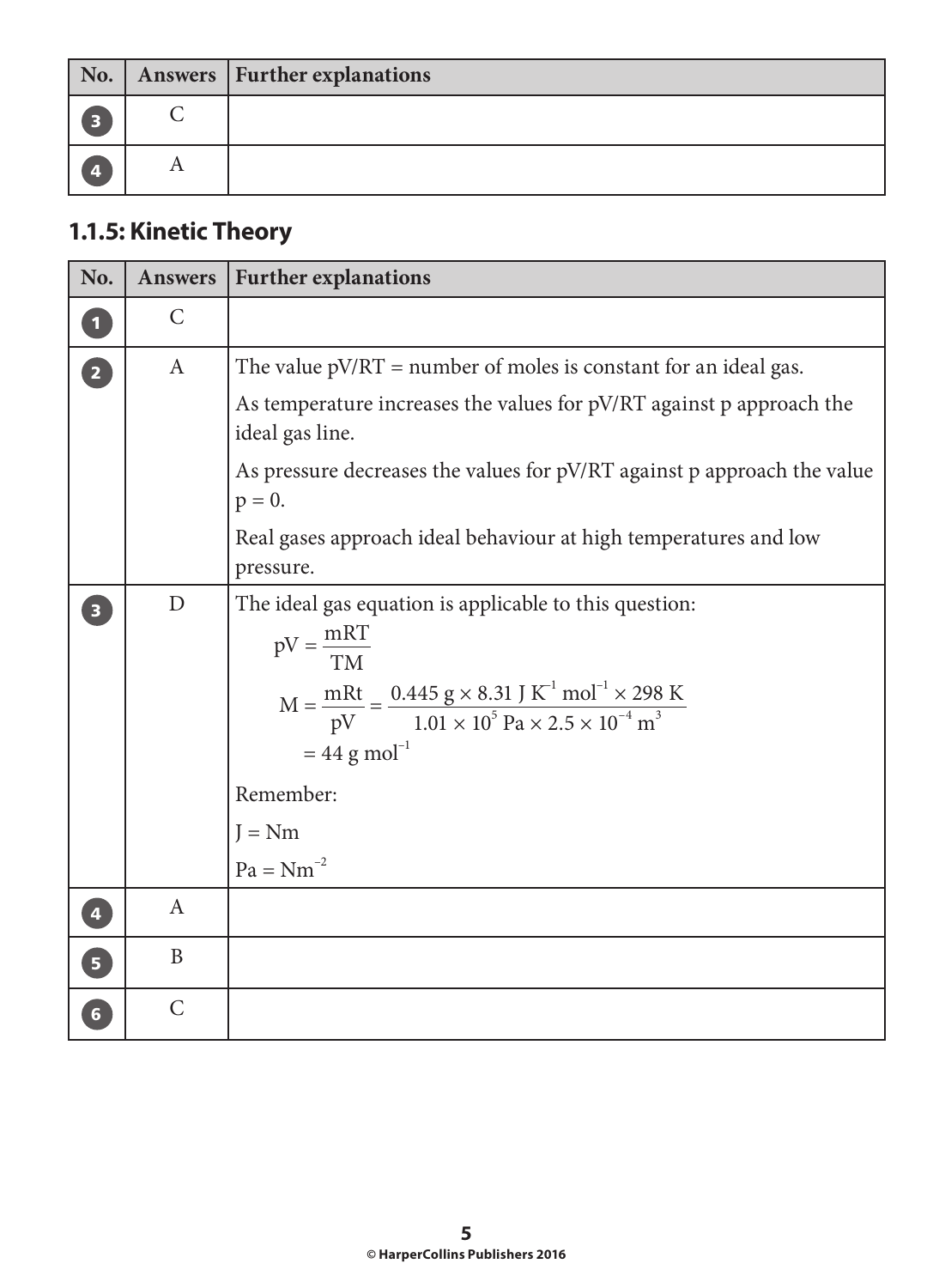## **1.1.6: Energetics**

| No.                     | <b>Answers</b> | <b>Further explanations</b>                                                                                                                                                                                                                      |
|-------------------------|----------------|--------------------------------------------------------------------------------------------------------------------------------------------------------------------------------------------------------------------------------------------------|
| $\mathbf{1}$            | $\mathbf{D}$   |                                                                                                                                                                                                                                                  |
| $\overline{2}$          | B              |                                                                                                                                                                                                                                                  |
| $\overline{\mathbf{3}}$ | B              |                                                                                                                                                                                                                                                  |
| $\overline{4}$          | $\mathbf{A}$   | Standard enthalpy change of neutralisation is the enthalpy change when<br>an acid and a base react to form one mole of water. The value varies<br>between 55 and 58 kJ mol <sup>-1</sup> for reactions between strong acids and<br>strong bases. |
| 5 <sup>1</sup>          | $\mathcal{C}$  | The ionic radius of the chloride anion is the same for the three<br>compounds.<br>The ionic radii of the cations increase from Na to K to Rb. Therefore,<br>the interionic distances increase.                                                   |
| 6 <sup>1</sup>          | $\mathbf{A}$   |                                                                                                                                                                                                                                                  |
| $\overline{7}$          | $\mathcal{C}$  |                                                                                                                                                                                                                                                  |
| $\bf{8}$                | B              |                                                                                                                                                                                                                                                  |
| $\overline{9}$          | D              |                                                                                                                                                                                                                                                  |
| 10                      | $\mathcal{C}$  |                                                                                                                                                                                                                                                  |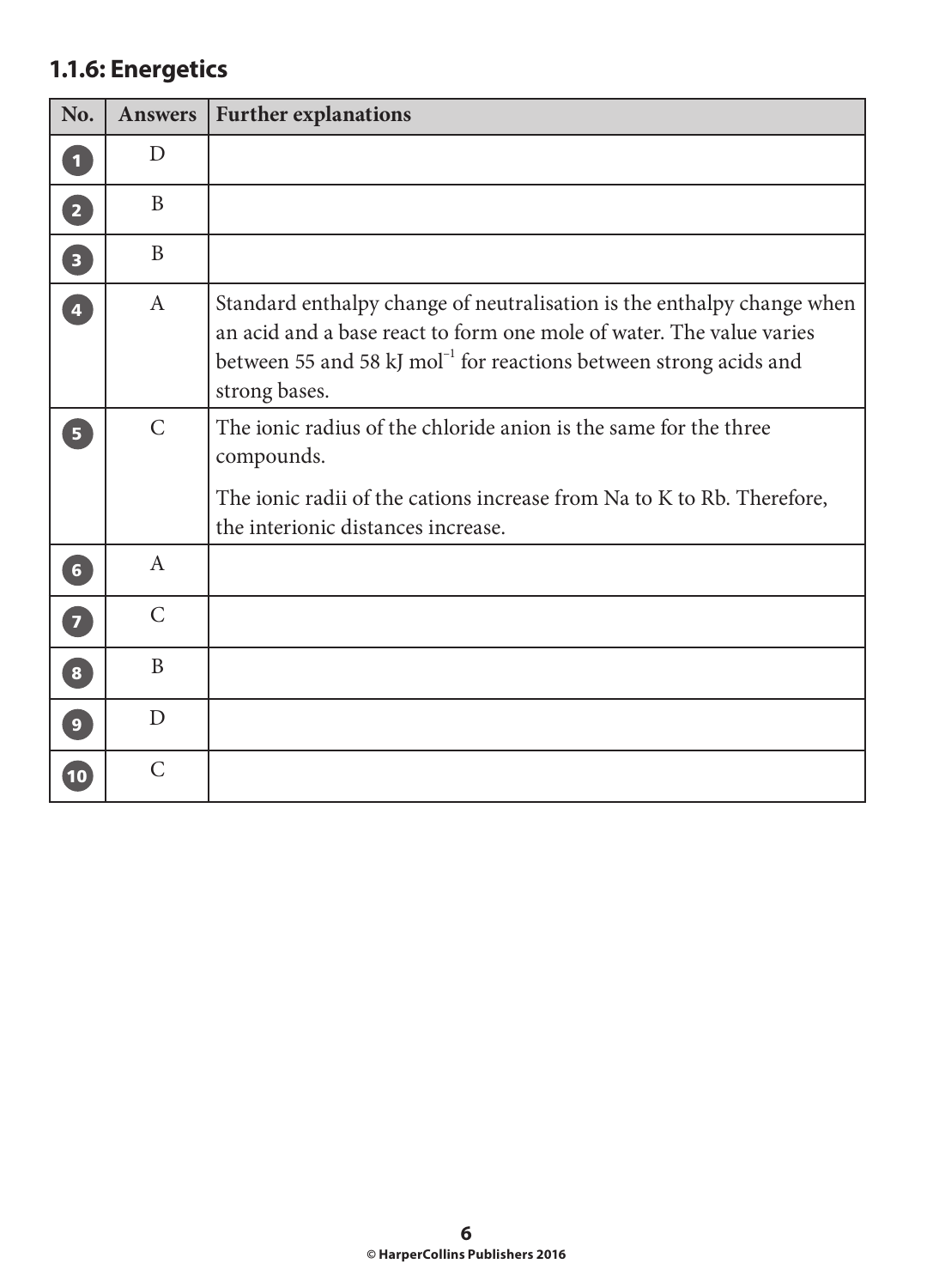# **Module 2: Kinetics and Equilibria**

## **1.2.1: Rates of Reactions**

| No.                     | <b>Answers</b> | <b>Further explanations</b>                                                                                                                                        |
|-------------------------|----------------|--------------------------------------------------------------------------------------------------------------------------------------------------------------------|
|                         | A              |                                                                                                                                                                    |
| $\overline{2}$          | $\mathsf{C}$   | Experiments 1 and 2: concentrations of X and Z are constant.                                                                                                       |
|                         |                | The concentration of Y doubles but the rate remains constant.                                                                                                      |
|                         |                | The reaction is zero order with respect to the concentration of Y.                                                                                                 |
|                         |                | Experiments 4 and 5: concentrations of X and Y are constant.                                                                                                       |
|                         |                | The concentration of Z quadruples and the rate quadruples.                                                                                                         |
|                         |                | The reaction is first order with respect to the concentration of Z.                                                                                                |
|                         |                | Comparison with experiments 1 and 3 also confirm this.                                                                                                             |
|                         |                | Experiments 1 and 5: concentrations of Y and Z are constant.                                                                                                       |
|                         |                | The concentration of X changes by 0.75 and the rate changes by 0.75.                                                                                               |
|                         |                | The reaction is first order with respect to the concentration of X.                                                                                                |
|                         |                | Rate = $k [X]^1 [Y]^0 [Z]^1$ or rate = $k [X]^1 [Z]^1$ or rate = $k [X] [Z]$                                                                                       |
| $\overline{\mathbf{3}}$ | B              |                                                                                                                                                                    |
| $\overline{\mathbf{4}}$ | $\mathbf D$    |                                                                                                                                                                    |
| $\overline{5}$          | $\mathbf D$    | Using experiment 1                                                                                                                                                 |
|                         |                | $k = {rate \over [A] [B]^2} = {2 \text{ mol dm}^{-3} s^{-1} \over 0.25 \text{ mol dm}^{-3} \times (1.4 \text{ mol dm}^{-3})^2} = 4.1 \text{ mol}^{-2} dm^6 s^{-1}$ |
| $6\phantom{1}6$         | A              |                                                                                                                                                                    |
|                         | $\mathbf{B}$   |                                                                                                                                                                    |
| 8                       | $\mathcal{C}$  |                                                                                                                                                                    |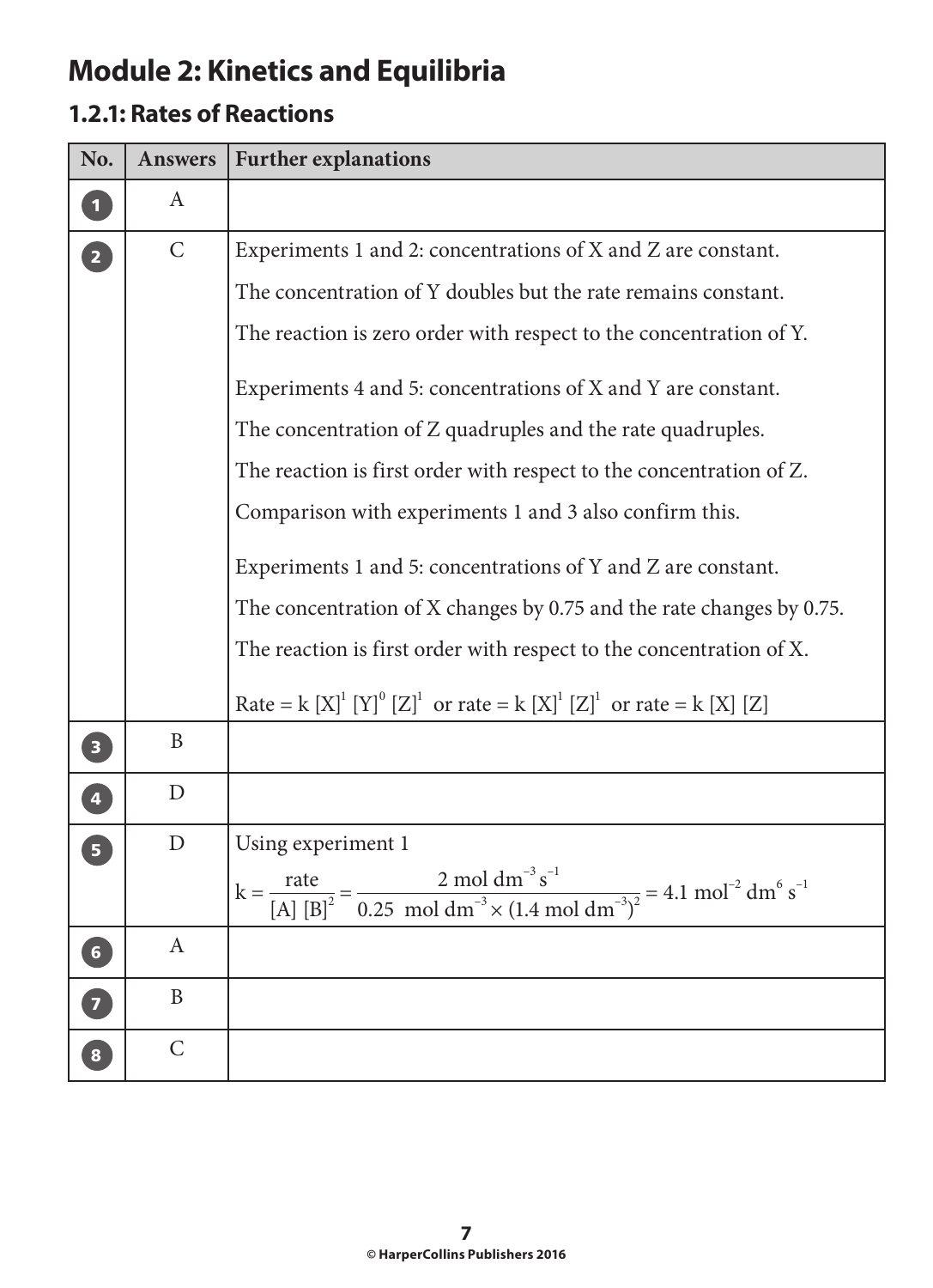## **1.2.2: Principles of Chemical Equilibria**

| No.                     | <b>Answers</b> | <b>Further explanations</b>                                                                                                                                                                                        |
|-------------------------|----------------|--------------------------------------------------------------------------------------------------------------------------------------------------------------------------------------------------------------------|
|                         | B              |                                                                                                                                                                                                                    |
| $\overline{2}$          | D              |                                                                                                                                                                                                                    |
| $\overline{\mathbf{3}}$ | B              |                                                                                                                                                                                                                    |
| 4                       | $\mathcal{C}$  | Greater changes in concentrations occur to establish equilibrium when<br>starting with $SO_3$ than when starting with $SO_2$ or $O_2$ .                                                                            |
| 5                       | A              | The reaction is endothermic. If the equilibrium is disturbed by an<br>increase in temperature then the equilibrium position shifts to the right<br>in order to absorb the added heat and re-establish equilibrium. |
|                         |                |                                                                                                                                                                                                                    |

#### **1.2.3: Acid and Base Equilibria**

| No.            | <b>Answers</b>   | <b>Further explanations</b>                                                                                                                                                                                                                                                                                                                                                                                                                                                                                  |
|----------------|------------------|--------------------------------------------------------------------------------------------------------------------------------------------------------------------------------------------------------------------------------------------------------------------------------------------------------------------------------------------------------------------------------------------------------------------------------------------------------------------------------------------------------------|
|                | $\mathsf{C}$     | $H_2PO_{4(aq)}^-$ can donate a proton and form $HPO_{4(aq)}^{2-}$ or accept a proton<br>and form $H_3PO_{4(aq)}$ .                                                                                                                                                                                                                                                                                                                                                                                           |
| $\overline{2}$ | $\boldsymbol{A}$ | pH is the negative log of $[H^{\dagger}]$ , which in this instance<br>is $1.5 \times 10^{-3}$ mol dm <sup>-3</sup><br>$pH = -\log(1.5 \times 10^{-3}) = 2.8$                                                                                                                                                                                                                                                                                                                                                 |
| 3              | D                | $K_a = \frac{[H^*][HCOO^-]}{[HCOOH]}$<br>pH of HCOOH is given as 5.26<br>pH = $-\log[H^+]$<br>-log[H <sup>+</sup> ] = 5.26<br>[H <sup>+</sup> ] = 5.495 × 10 <sup>-6</sup><br>Now the concentration of H <sup>+</sup> and HCOO <sup>-</sup> will be the same, therefore<br>the equation for $K_a$ becomes:<br>$K_a = \frac{\left[H^{\dagger}\right]^2}{\left[HCOOH\right]}$<br>Substituting the values we know into the equation gives:<br>$K_a = \frac{(5.495 \times 10^{-6})^2}{1} = 3.02 \times 10^{-11}$ |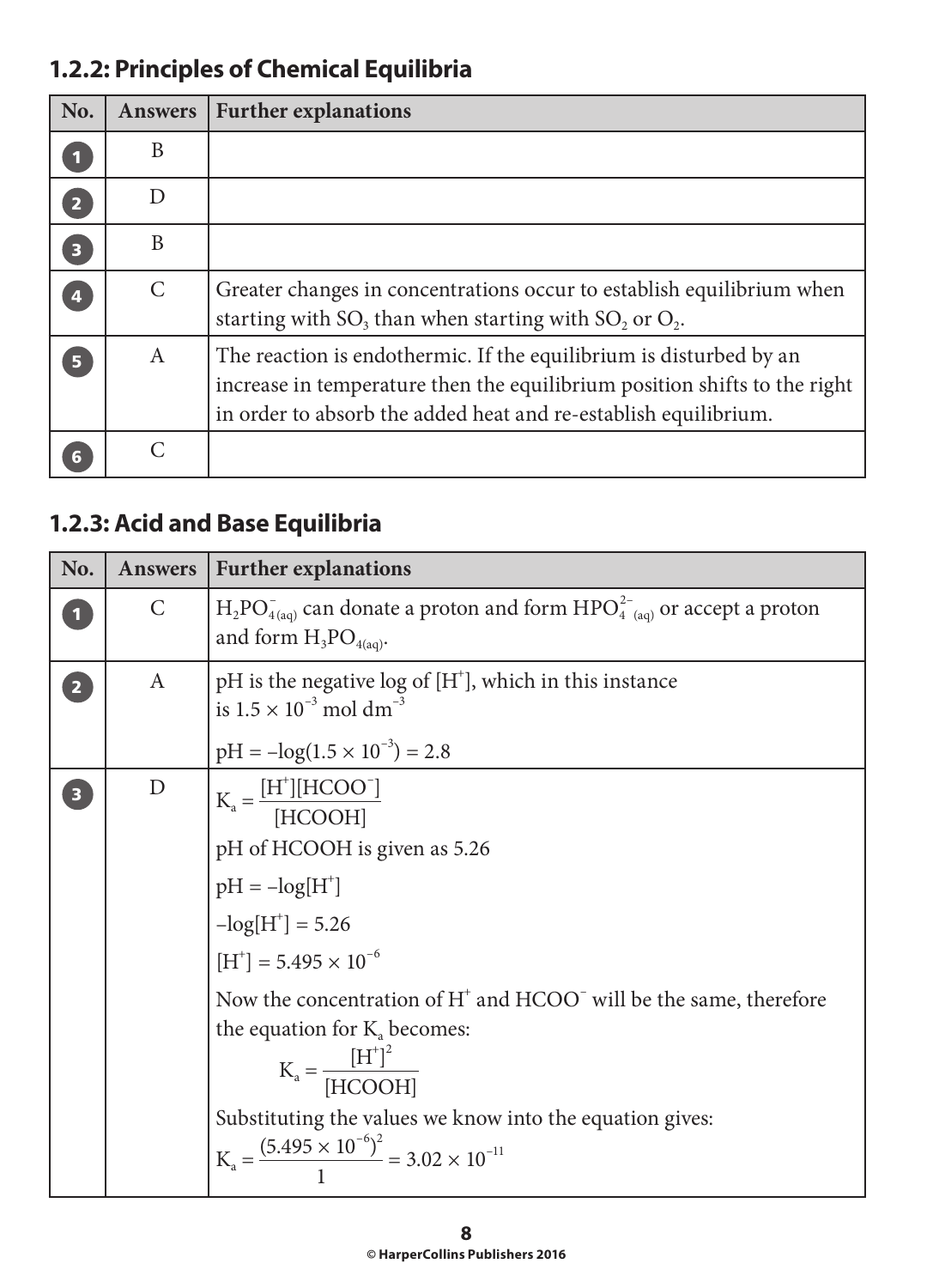| No. |               | Answers   Further explanations |
|-----|---------------|--------------------------------|
| 4   | B             |                                |
| 5   | $\mathcal{C}$ |                                |
| 6   | A             |                                |
| 57  | B             |                                |
| 8   | A             |                                |

## **1.2.4: Buffers and pH**

| No.                     | <b>Answers</b> | <b>Further explanations</b>                                                                                                                                                    |
|-------------------------|----------------|--------------------------------------------------------------------------------------------------------------------------------------------------------------------------------|
| $\blacksquare$          | $\mathsf{C}$   |                                                                                                                                                                                |
| $\overline{2}$          | $\mathbf{B}$   |                                                                                                                                                                                |
| $\overline{\mathbf{3}}$ | $\mathbf{A}$   | To calculate the pH of an acidic buffer:<br>$pH = pK_a + log \frac{([conjugate base])}{[acid]}$<br>= 4.74 + log $\left(\frac{0.5}{0.1}\right)$<br>$= 4.74 + 0.699$<br>$= 5.44$ |
| $\overline{\mathbf{A}}$ | D              |                                                                                                                                                                                |
| 5 <sup>1</sup>          | B              |                                                                                                                                                                                |
| $6\phantom{1}$          | $\mathsf{C}$   |                                                                                                                                                                                |

## **1.2.5: Solubility Product**

|                         | No.   Answers   Further explanations |
|-------------------------|--------------------------------------|
|                         |                                      |
| $\overline{\mathbf{2}}$ |                                      |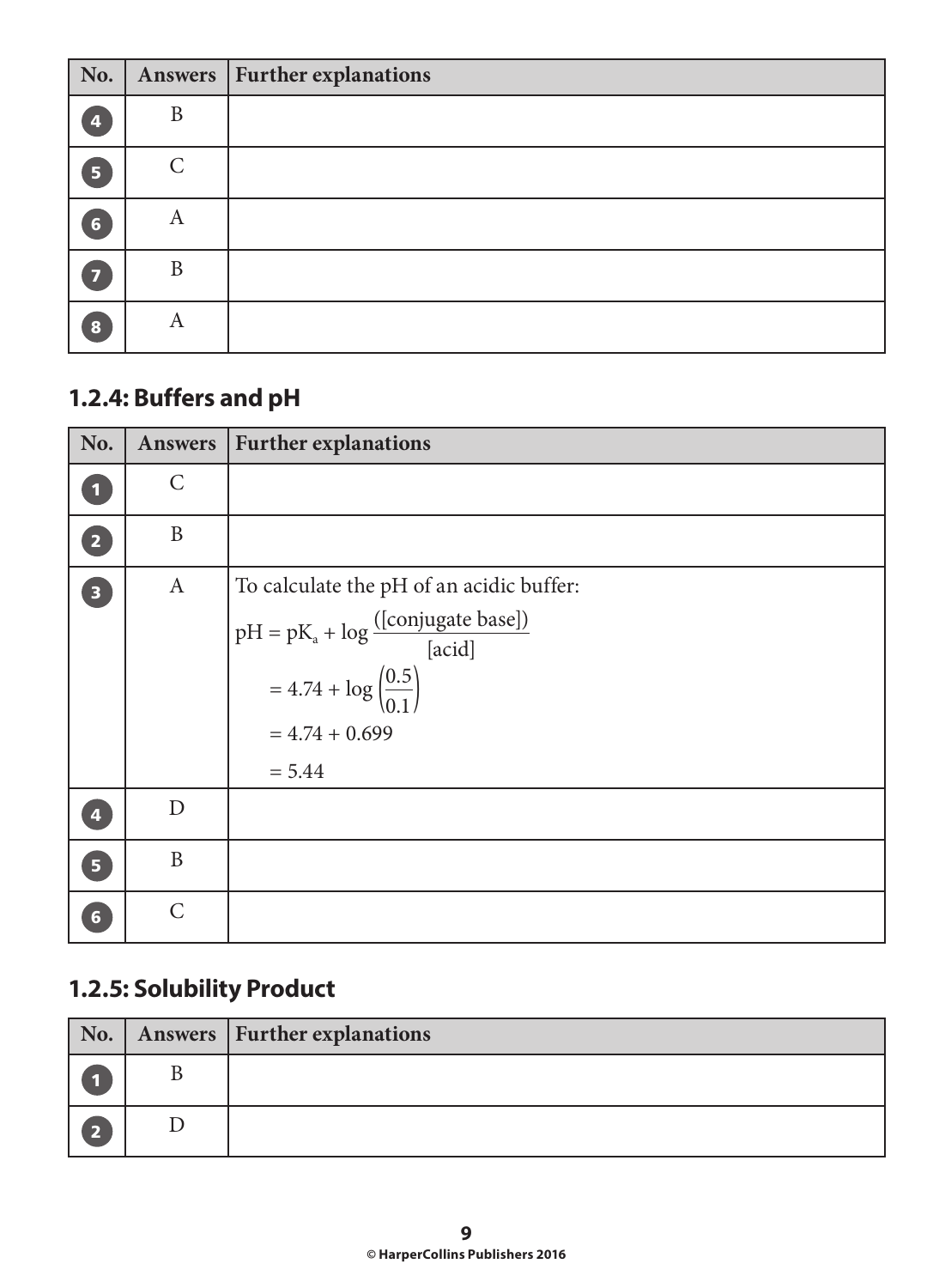| No. | Answers      | <b>Further explanations</b>                                                                                                       |
|-----|--------------|-----------------------------------------------------------------------------------------------------------------------------------|
| 3   | $\mathsf{C}$ | $K_{sp} = [Ag^+]^2 [CrO_4^{2-}]$<br>Let $[AgCrO_4] = x$ , $[Ag^+] = 2x$ , $[CrO_4^{2-}] = x$<br>$K_{sp} = (2x)^2 (x)$<br>$= 4x^3$ |
|     |              |                                                                                                                                   |
|     |              |                                                                                                                                   |
|     |              |                                                                                                                                   |
|     |              |                                                                                                                                   |
|     |              | $x = \sqrt[3]{K_{sp}}$<br>= $\sqrt[3]{\frac{1.20 \times 10^{-12} \text{ mol}^3 \text{ dm}^{-9}}{4}}$                              |
|     |              | $= 6.69 \times 10^{-5}$ mol dm <sup>-3</sup> silver chromate                                                                      |
|     |              | Mass concentration = $6.69 \times 10^{-5}$ mol dm <sup>-3</sup> × 332 g mol <sup>-1</sup>                                         |
|     |              | $= 2.22 \times 10^{-2}$ g dm <sup>-3</sup>                                                                                        |
|     | C            |                                                                                                                                   |

## **1.2.6: Redox Equilibria**

| No.                     |               | Answers   Further explanations |
|-------------------------|---------------|--------------------------------|
| $\blacksquare$          | $\mathbf{B}$  |                                |
| $\overline{2}$          | A             |                                |
| $\overline{\mathbf{3}}$ | $\mathcal{C}$ |                                |
| $\overline{\mathbf{A}}$ | D             |                                |
| 5 <sup>1</sup>          | D             |                                |
| $6\phantom{1}$          | A             |                                |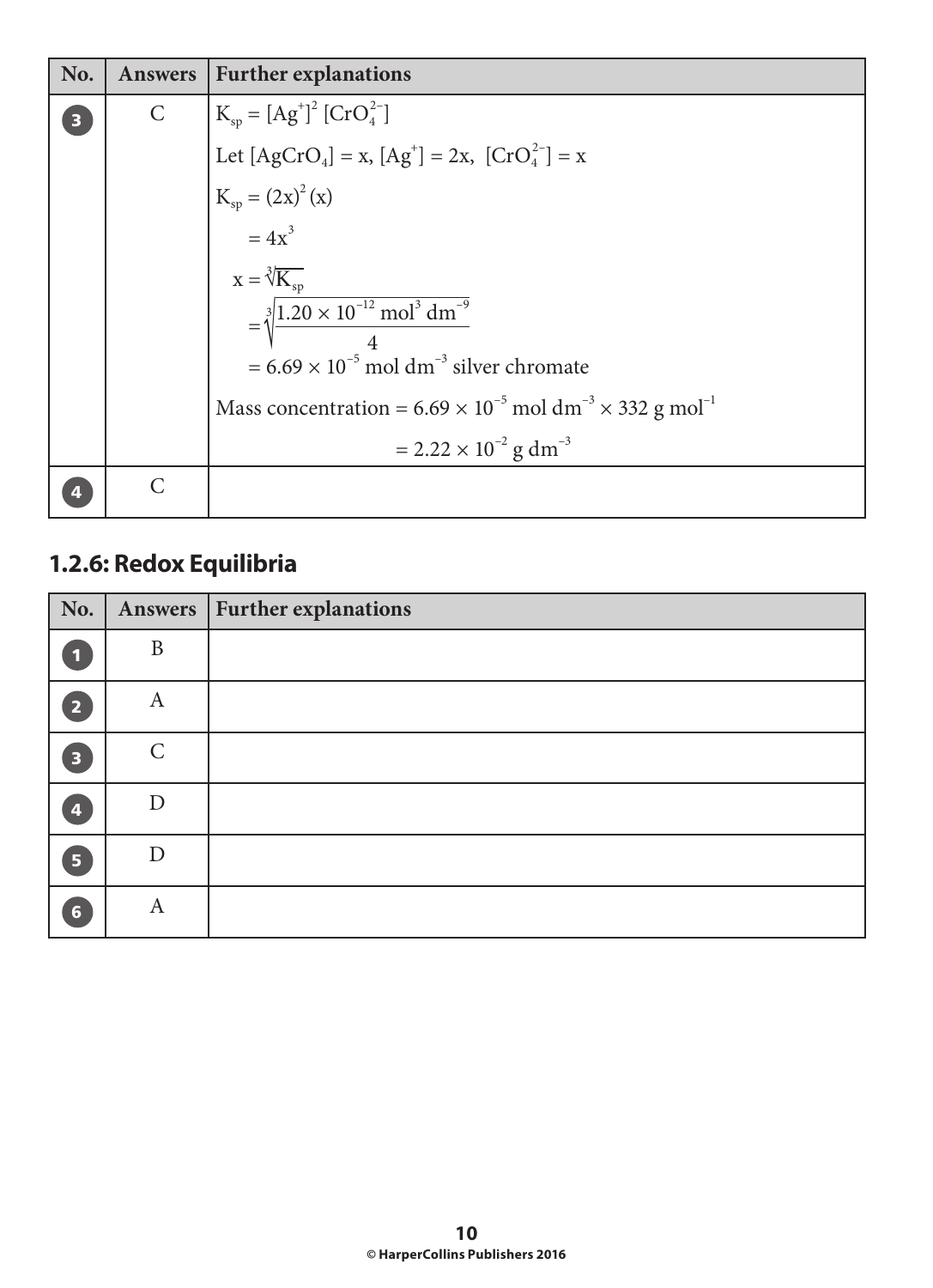| No.                               | <b>Answers</b> | <b>Further explanations</b>                                                                                                                                                                                                                                            |
|-----------------------------------|----------------|------------------------------------------------------------------------------------------------------------------------------------------------------------------------------------------------------------------------------------------------------------------------|
| $\begin{bmatrix} 7 \end{bmatrix}$ | D              | $Zn_{(s)}$ $Zn_{(a0)}^{2+}$ $   Cu_{(a0)}^{2+}   Cu_{(s)} E_{cell}^{\theta} = +1.10 V$                                                                                                                                                                                 |
|                                   |                | Standard electrode potentials and standard cell potentials are measured<br>under standard conditions.                                                                                                                                                                  |
|                                   |                | During the operation of the Daniell cell, electrons flow from the zinc<br>anode to the copper cathode.                                                                                                                                                                 |
|                                   |                | If the concentration of aqueous zinc is greater than 1 mol $dm^{-3}$ at 298 K<br>then the ratio of $[Zn^{2+}]/[Cu^{2+}]$ is greater than 1 and the cell potential<br>is less than the standard cell potential. In the Daniell cell the value<br>becomes less positive. |
| 8                                 | B              | $E^{\theta} = +1.36$ V<br>I $Cl_2 + 2e^- \rightleftharpoons 2Cl^-$                                                                                                                                                                                                     |
|                                   |                | II $MnO_{4(aq)}^- + 8H_{(aq)}^+ + 5e^- \rightleftharpoons Mn^{2+}_{(aq)} + 4H_2O_{(l)}$ $E^{\theta} = +1.52$ V                                                                                                                                                         |
|                                   |                | $E^{\theta} = +2.01$ V<br>III $S_2O_{8(aq)}^{2-} + 2e^- \rightleftharpoons 2SO_{4(aq)}^{2-}$                                                                                                                                                                           |
|                                   |                | Under acidic conditions, in a reaction between equations I and II,<br>the chloride ions would be oxidised to chlorine gas because the<br>manganate (VII) system has the more positive standard electrode<br>potential.                                                 |
|                                   |                | In a reaction between equations II and III, sulfate is not oxidised<br>because the persulfate system has the more positive standard electrode<br>potential.                                                                                                            |

# **Module 3: Chemistry of the Elements**

## **1.3.1: Period Sodium to Argon**

| No. | <b>Answers</b> | <b>Further explanations</b>                                                                                                                                                                                                                                                                                     |
|-----|----------------|-----------------------------------------------------------------------------------------------------------------------------------------------------------------------------------------------------------------------------------------------------------------------------------------------------------------|
|     | B              | Across Period 3 from Na to Al, the electrons in each atom are held more<br>tightly by the nucleus. This causes a decrease in the atomic radius, and<br>so more atoms can be squeezed into a given volume. Hence the density<br>of the metals increases across Period 3. The density reaches a maximum<br>at Al. |
|     |                |                                                                                                                                                                                                                                                                                                                 |
| 3   | A              |                                                                                                                                                                                                                                                                                                                 |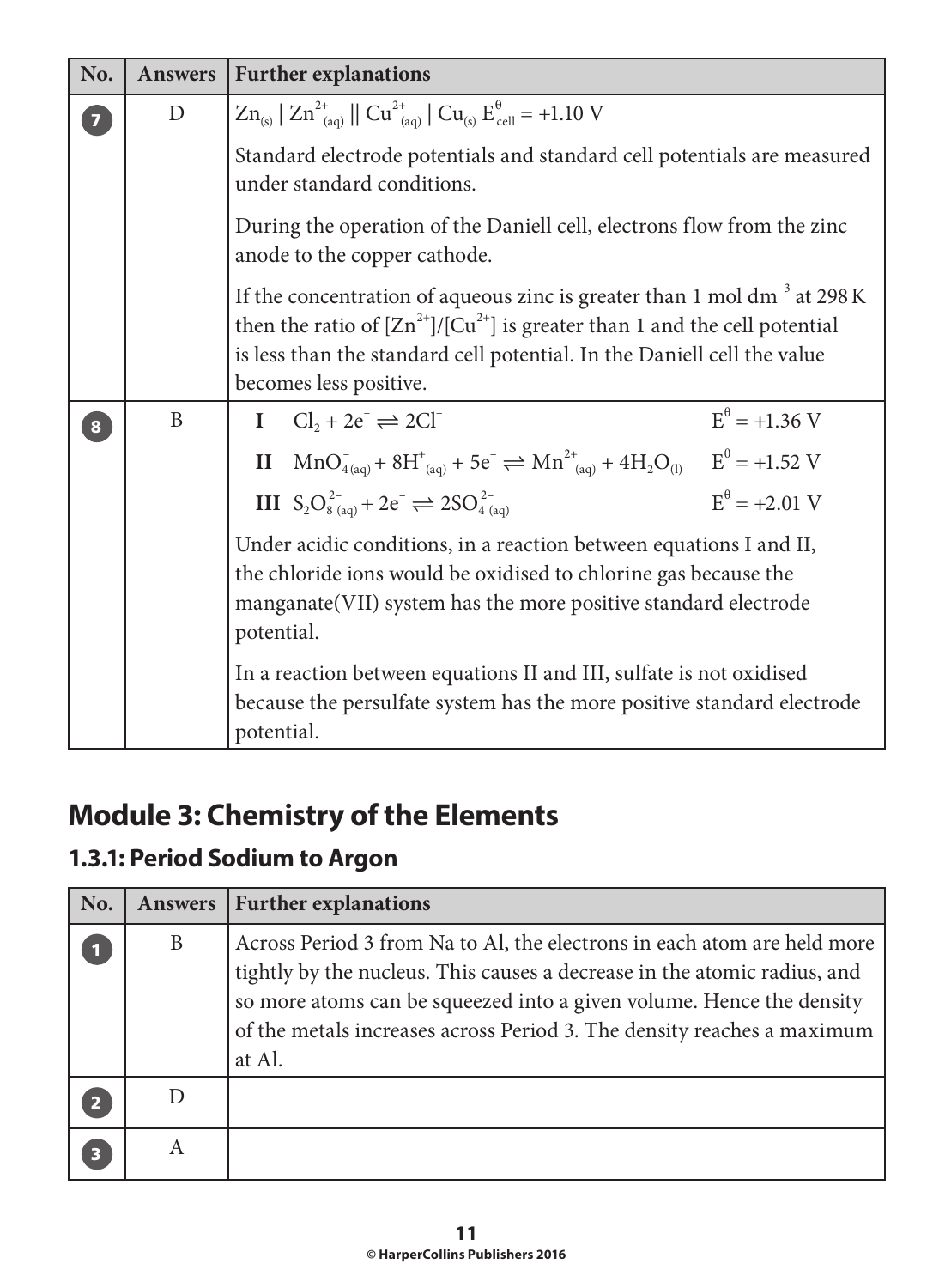| No. | <b>Answers</b> | <b>Further explanations</b>                                                                                  |
|-----|----------------|--------------------------------------------------------------------------------------------------------------|
|     |                |                                                                                                              |
| Б   |                |                                                                                                              |
| 6   | C              | Aluminium oxide is insoluble in water therefore it does not react with<br>water to form aluminium hydroxide. |
|     | B              |                                                                                                              |

#### **1.3.2: Group II Elements**

| No.                     | <b>Answers</b> | <b>Further explanations</b>                                                                                                                                                                                                                                                                                                                                                                                                                                                                                           |
|-------------------------|----------------|-----------------------------------------------------------------------------------------------------------------------------------------------------------------------------------------------------------------------------------------------------------------------------------------------------------------------------------------------------------------------------------------------------------------------------------------------------------------------------------------------------------------------|
|                         | D              |                                                                                                                                                                                                                                                                                                                                                                                                                                                                                                                       |
| $\overline{2}$          | A              |                                                                                                                                                                                                                                                                                                                                                                                                                                                                                                                       |
| $\overline{\mathbf{3}}$ | A              |                                                                                                                                                                                                                                                                                                                                                                                                                                                                                                                       |
| 4                       | $\mathsf{C}$   | Solubility of Group II sulfates decrease down the group because the<br>values $\Delta H_{\text{solution}} = \Delta H_{\text{lattice dissociation}} - \Delta H_{\text{hydration}}$ becomes less exothermic<br>down the group.<br>$\Delta H_{\text{lattice dissociation}}$ and $\Delta H_{\text{hydration}}$ decrease down the group.<br>If $\Delta H$ lattice dissociation < $\Delta H$ hydration, the sulfate dissolves.<br>If $\Delta H$ lattice dissociation > $\Delta H$ hydration, the sulfate does not dissolve. |
| 5                       | D              |                                                                                                                                                                                                                                                                                                                                                                                                                                                                                                                       |
|                         | C              |                                                                                                                                                                                                                                                                                                                                                                                                                                                                                                                       |

## **1.3.3: Group IV Elements**

| No. |   | Answers   Further explanations                                                                                      |
|-----|---|---------------------------------------------------------------------------------------------------------------------|
|     | B | Carbon as diamond does not conduct electricity because the electrons<br>are all tightly bound and not free to move. |
|     |   | Silicon, germanium and grey tin are semiconductors.                                                                 |
|     |   | White tin and lead are normal metallic conductors of electricity.                                                   |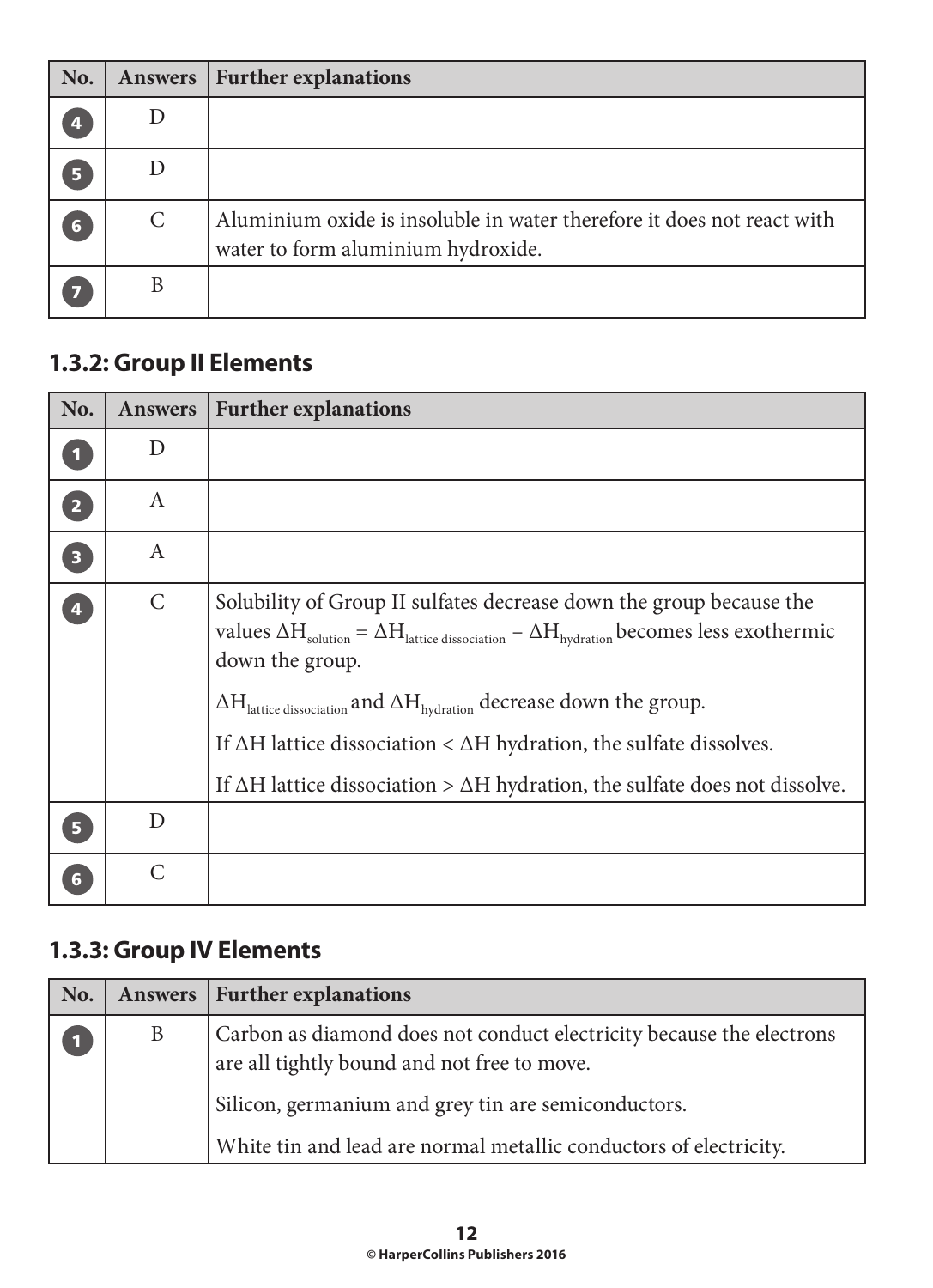| No.                     | <b>Answers</b>   | <b>Further explanations</b>                                                                                                                                                                                                     |
|-------------------------|------------------|---------------------------------------------------------------------------------------------------------------------------------------------------------------------------------------------------------------------------------|
| $\overline{2}$          | C                |                                                                                                                                                                                                                                 |
| $\overline{\mathbf{3}}$ | A                |                                                                                                                                                                                                                                 |
| $\overline{\mathbf{4}}$ | $\mathbf D$      | For the compounds $CO_2$ , $SiO_2$ , $GeO_2$ , $SnO_2$ and $PbO_2$ thermal stability<br>decreases down the group.<br>Lead(IV) oxide, PbO <sub>2(s)</sub> , when heated decomposes to PbO <sub>(s)</sub> and O <sub>2(g)</sub> . |
| 5                       | $\mathcal{C}$    |                                                                                                                                                                                                                                 |
| $6\phantom{a}$          | D                |                                                                                                                                                                                                                                 |
| $\overline{7}$          | $\boldsymbol{A}$ |                                                                                                                                                                                                                                 |
| 8                       | B                |                                                                                                                                                                                                                                 |

## **1.3.4: Group VII Elements**

| No.                     | <b>Answers</b> | <b>Further explanations</b>                                                                                                                                                                                                                                                                                                |
|-------------------------|----------------|----------------------------------------------------------------------------------------------------------------------------------------------------------------------------------------------------------------------------------------------------------------------------------------------------------------------------|
|                         | B              |                                                                                                                                                                                                                                                                                                                            |
| $\overline{2}$          | A              |                                                                                                                                                                                                                                                                                                                            |
| $\overline{\mathbf{3}}$ | $\mathcal{C}$  |                                                                                                                                                                                                                                                                                                                            |
| 4                       | D              | Down Group VII, the hydrogen halides become less stable because bond<br>strengths decrease down the group.<br>In addition:<br>Enthalpy changes of bond dissociation DECREASE down the<br>$\bullet$<br>group.<br>Acid strengths INCREASE down the group.<br>$\bullet$<br>Bond lengths INCREASE down the group.<br>$\bullet$ |
|                         | $\overline{C}$ |                                                                                                                                                                                                                                                                                                                            |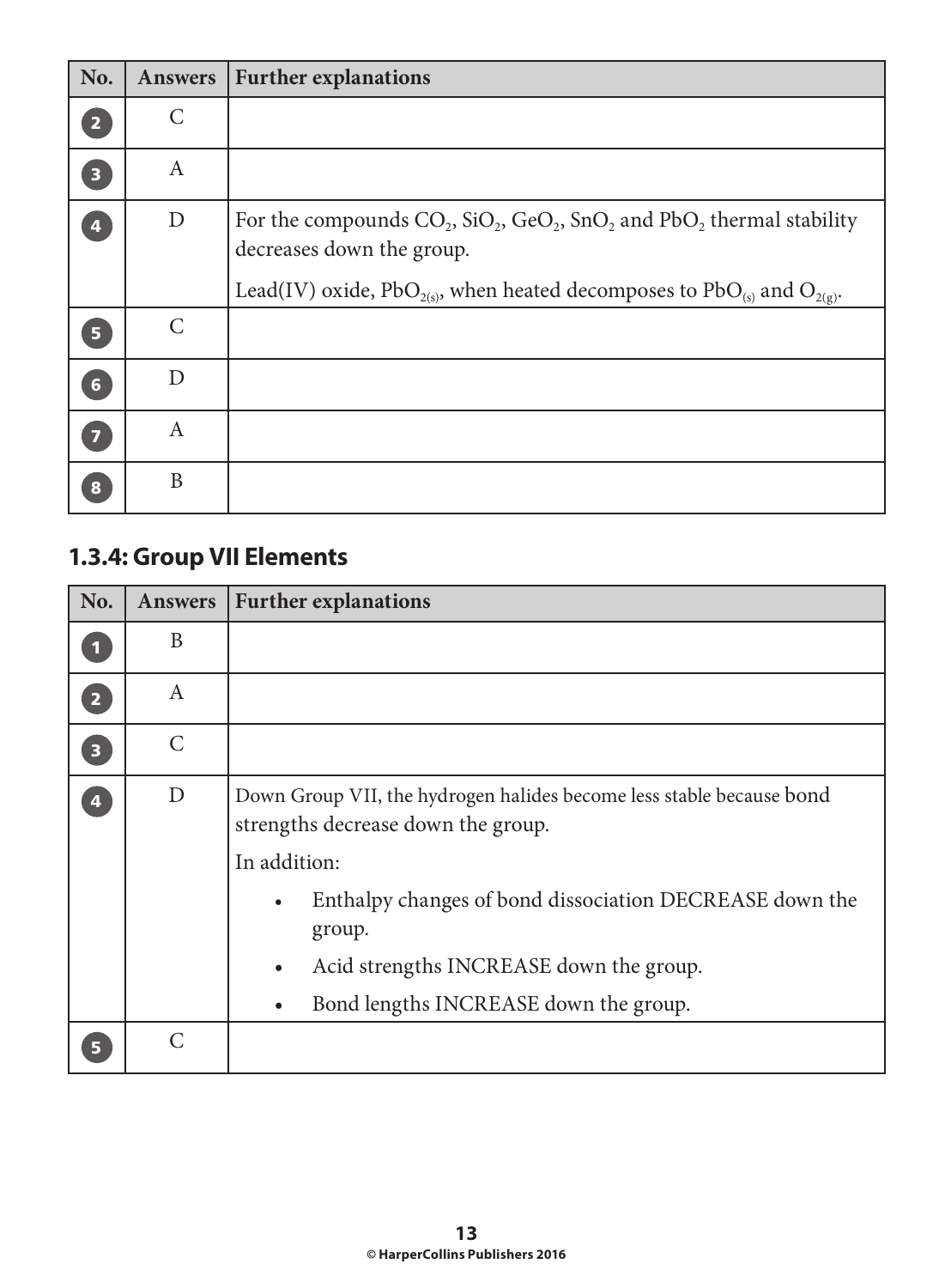| No. | <b>Answers</b> | <b>Further explanations</b>                                                                                                |
|-----|----------------|----------------------------------------------------------------------------------------------------------------------------|
| 6   | A              | Sulphuric is not a strong enough oxidising agent to oxidise chloride to<br>chlorine:                                       |
|     |                | $\text{NaCl}_{(s)} + \text{H}_2\text{SO}_{4(aq\text{-conc})}$ (heat) $\rightarrow \text{HCl}_{(g)} + \text{NaHSO}_{4(aq)}$ |
|     |                | Reaction of sodium flouride proceeds like sodium chloride.                                                                 |
|     |                | Iodide and bromide are oxidised by concentrated sulfuric acid to<br>molecular iodine and bromine.                          |
|     | Β              |                                                                                                                            |

#### **1.3.5: First Row Transition Elements**

| No.                     | <b>Answers</b>   | <b>Further explanations</b>                                                                                                                                        |
|-------------------------|------------------|--------------------------------------------------------------------------------------------------------------------------------------------------------------------|
|                         | C                |                                                                                                                                                                    |
| $\overline{2}$          | $\boldsymbol{A}$ |                                                                                                                                                                    |
| $\overline{\mathbf{3}}$ | D                |                                                                                                                                                                    |
| $\overline{\mathbf{A}}$ | B                |                                                                                                                                                                    |
| $\overline{\mathbf{5}}$ | D                |                                                                                                                                                                    |
| $6\phantom{a}$          | B                |                                                                                                                                                                    |
| $\overline{\mathbf{z}}$ | $\mathbf{A}$     | Stability constant is the equilibrium constant that describes the strength<br>of the force of attraction between a central atom and the ligands<br>surrounding it. |
| 8                       | $\mathcal{C}$    | The stability constant for a carbon monoxide/haemoglobin complex is<br>higher than the stability constant for an oxygen/haemoglobin complex.                       |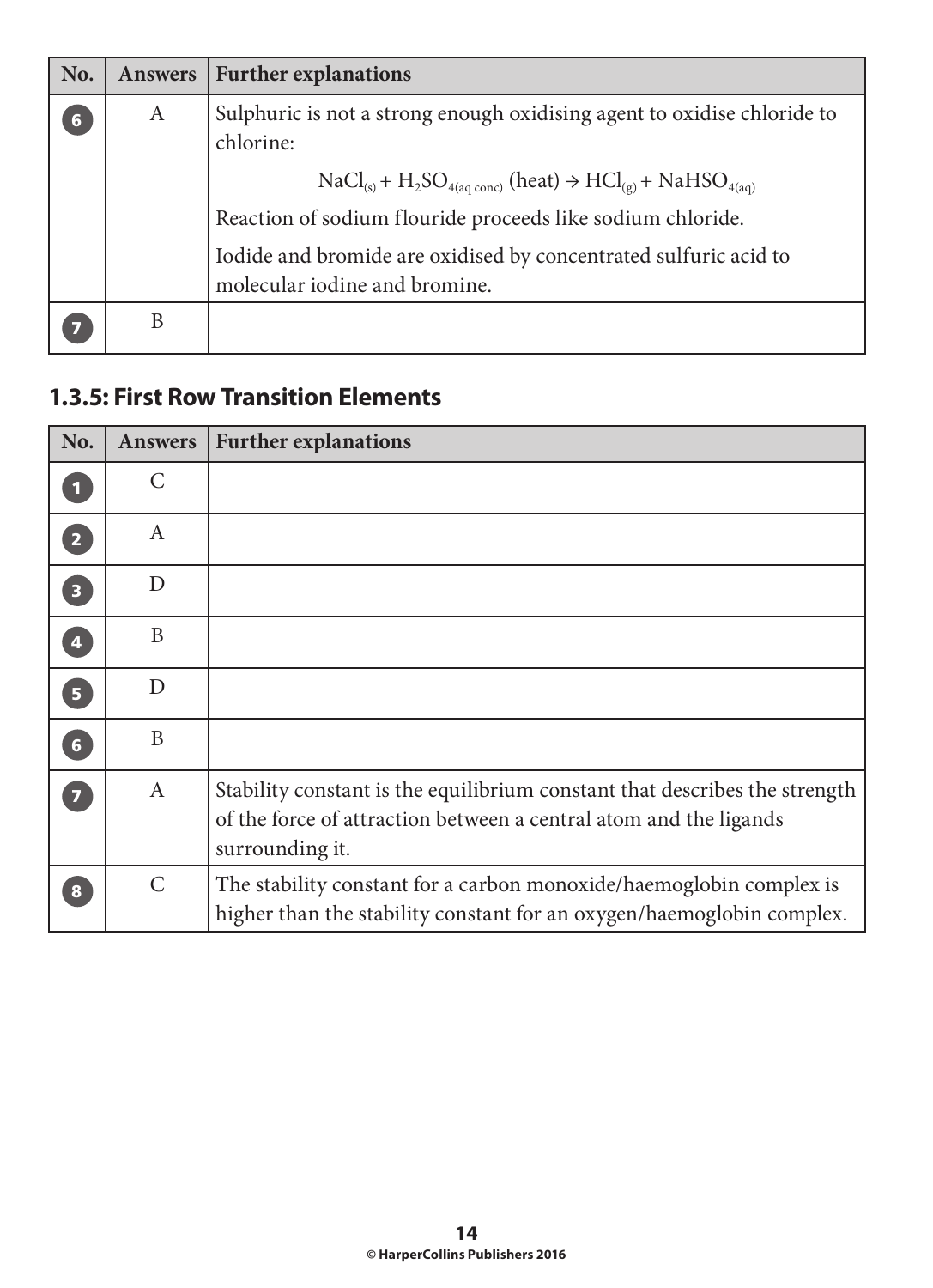| No.                     | <b>Answers</b>   | <b>Further explanations</b>                                                                                                                                                                                                                                           |
|-------------------------|------------------|-----------------------------------------------------------------------------------------------------------------------------------------------------------------------------------------------------------------------------------------------------------------------|
| $\blacksquare$          | $\mathcal{C}$    |                                                                                                                                                                                                                                                                       |
| $\overline{2}$          | $\boldsymbol{A}$ |                                                                                                                                                                                                                                                                       |
| $\overline{\mathbf{3}}$ | D                |                                                                                                                                                                                                                                                                       |
| $\overline{4}$          | $\mathbf{B}$     | In the presence of hydrochloric acid, the barium sulfate (IV) precipitate<br>does not form. Instead the sulfate(IV) anion reacts with hydrogen ions to<br>produce sulfur dioxide and water:<br>$SO_{3(aq)}^{2-} + 2H_{(aq)}^{+} \rightarrow SO_{2(g)} + H_{2}O_{(1)}$ |
| 5 <sup>1</sup>          | $\mathbf{A}$     | Ammonium cation reacts with a base to produce ammonia gas and<br>water:<br>$NH_{4(aq)}^{+} + OH_{(aq)}^{-} \rightarrow NH_{3(g)} + H_{2}O_{(1)}$<br>The reactions may also be in the solid phase.                                                                     |
| $6\phantom{1}$          | $\mathcal{C}$    |                                                                                                                                                                                                                                                                       |
|                         | $\mathbf{A}$     |                                                                                                                                                                                                                                                                       |

#### **1.3.6: Identification of Cations and Anions**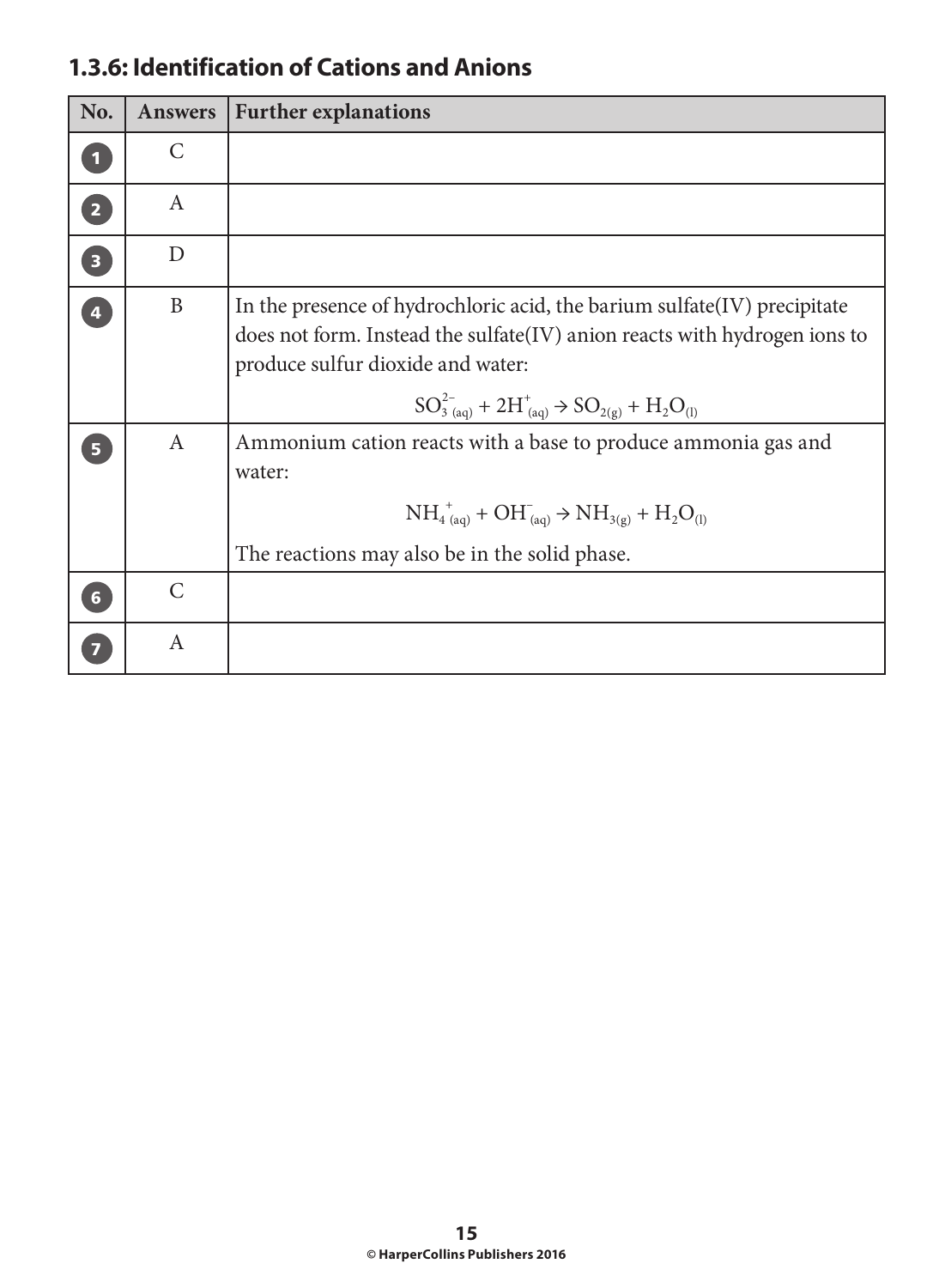# **Answer Key Unit 2: Chemical Principles and Applications II**

## **Module 1: The Chemistry of Carbon Compounds**

#### **2.1.1: Structure and Formulae**

| No.            | <b>Answers</b>   | <b>Further explanations</b>                                   |  |  |  |  |  |  |
|----------------|------------------|---------------------------------------------------------------|--|--|--|--|--|--|
| $\mathbf{1}$   | $\mathcal{C}$    |                                                               |  |  |  |  |  |  |
| $\mathbf{z}$   | B                |                                                               |  |  |  |  |  |  |
| $\boxed{3}$    | $\mathbf{A}$     |                                                               |  |  |  |  |  |  |
| $\overline{4}$ | $\boldsymbol{A}$ |                                                               |  |  |  |  |  |  |
| $\overline{5}$ | D                |                                                               |  |  |  |  |  |  |
| 6              | $\mathsf{C}$     | Steps to name compound R:                                     |  |  |  |  |  |  |
|                |                  | (i)<br>The longest carbon chain has six carbons               |  |  |  |  |  |  |
|                |                  | The possible locations of the substituents are:<br>(ii)       |  |  |  |  |  |  |
|                |                  | 2-chloro, 3-bromo, 4-methyl<br>a.                             |  |  |  |  |  |  |
|                |                  | 3-methyl, 4-bromo, 5-chloro<br><b>b.</b>                      |  |  |  |  |  |  |
|                |                  | (iii) Select the lowest location numbers for the substituents |  |  |  |  |  |  |
|                |                  | (iv) Place the substituents in alphabetical order:            |  |  |  |  |  |  |
|                |                  | 3-bromo-2-chloro-4-methylhexane                               |  |  |  |  |  |  |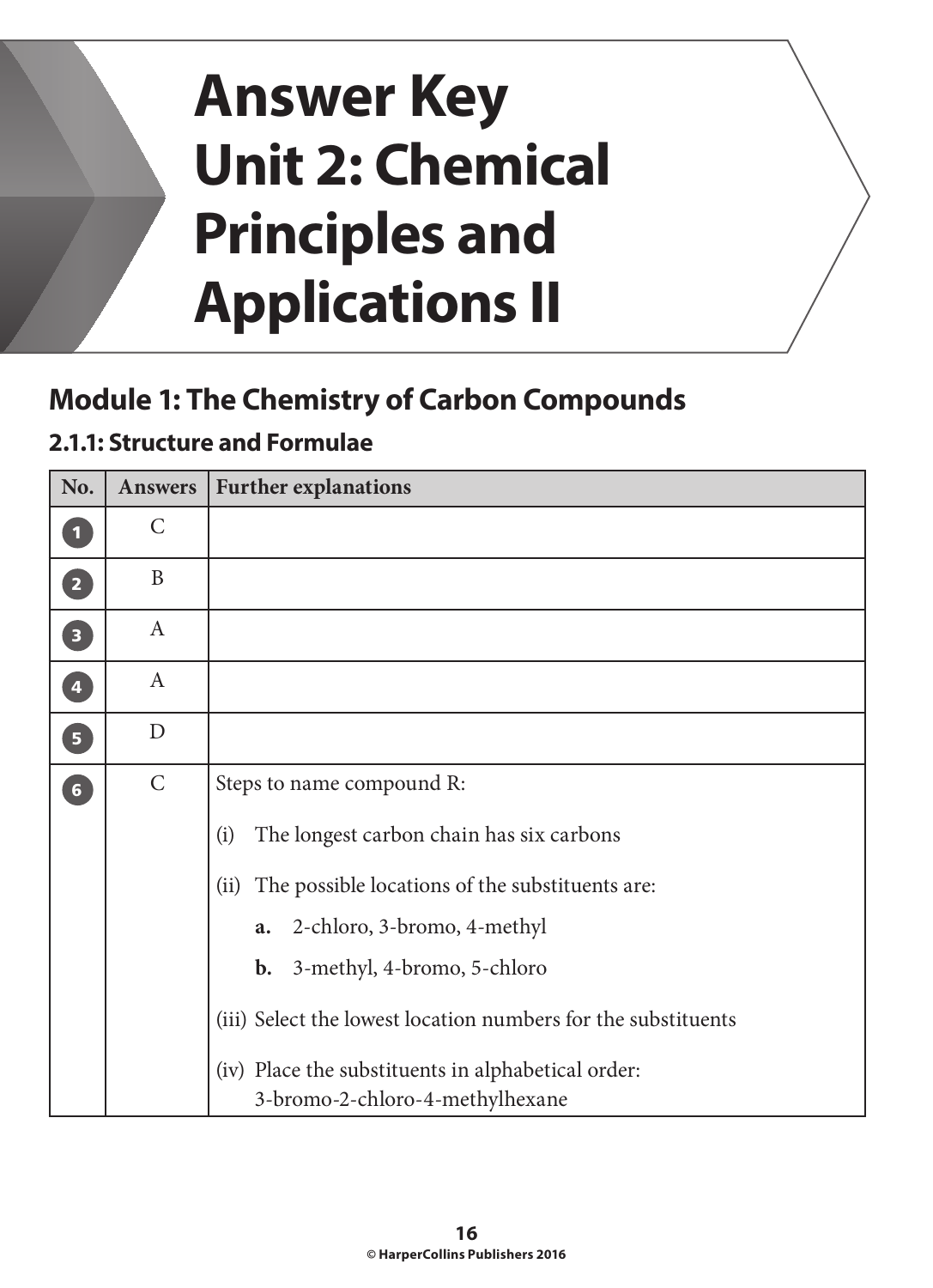| No.                     | <b>Answers</b> | <b>Further explanations</b> |                                             |
|-------------------------|----------------|-----------------------------|---------------------------------------------|
| $\overline{\mathbf{z}}$ | B              |                             |                                             |
| 8                       | $\mathcal{C}$  |                             |                                             |
| $\boldsymbol{9}$        | B              |                             |                                             |
| (10)                    | A              | Isomer 1:                   | $CH2=CHCH2CH3$                              |
|                         |                | Isomer 2:                   | $cis$ -CH <sub>3</sub> CH=CHCH <sub>3</sub> |
|                         |                | Isomer 3:                   | trans- $CH_3CH=CHCH_3$                      |

## **2.1.2: Functional Group Analysis, Reactions and Mechanisms**

| No.                     | <b>Answers</b> | <b>Further explanations</b>                                                                                                                                                                                                                                                                                                                                                                                                                                                                                                                                     |
|-------------------------|----------------|-----------------------------------------------------------------------------------------------------------------------------------------------------------------------------------------------------------------------------------------------------------------------------------------------------------------------------------------------------------------------------------------------------------------------------------------------------------------------------------------------------------------------------------------------------------------|
|                         | D              |                                                                                                                                                                                                                                                                                                                                                                                                                                                                                                                                                                 |
| 2 <sup>1</sup>          | B              |                                                                                                                                                                                                                                                                                                                                                                                                                                                                                                                                                                 |
| $\overline{\mathbf{3}}$ | A              | <b>Initiation</b> – stage IV. Homolytic fission of the chlorine molecule to<br>form highly reactive chlorine atoms or free radicals.<br><b>Propagation</b> – stages II then III. First, homolytic fission of a carbon to<br>hydrogen bond to create an unpaired electron on the alkane radical.<br>Second, the alkane free radical induces homolytic fission of another<br>chlorine molecule. The chlorine atom lost in stage II is regenerated in<br>stage III.<br><b>Termination</b> – stage I. Two free radicals join and are lost to the chain<br>reaction. |
|                         | C              |                                                                                                                                                                                                                                                                                                                                                                                                                                                                                                                                                                 |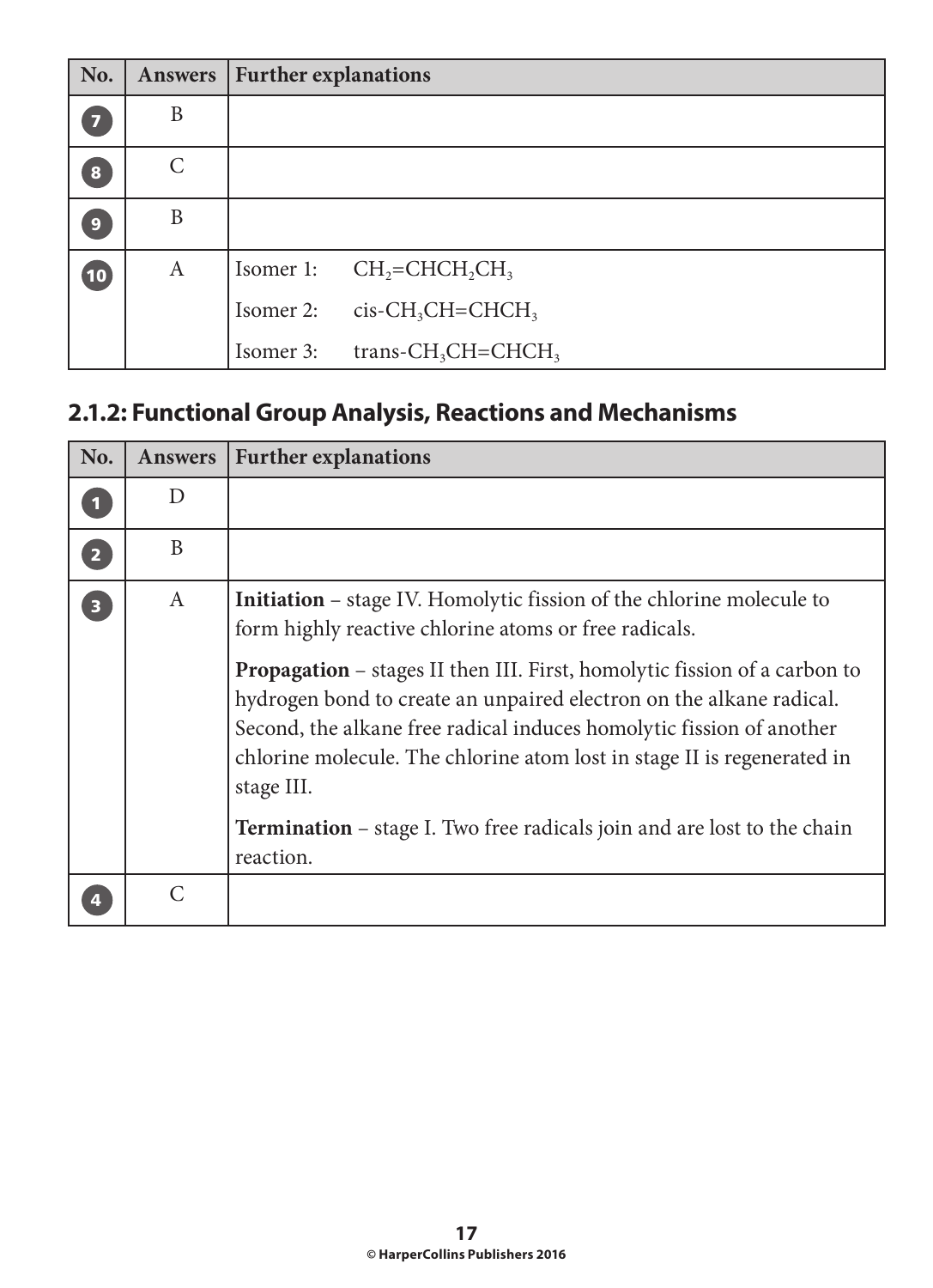| No.                      | <b>Answers</b>   | <b>Further explanations</b>                                                                                                                                                                                                                                                                                                                                               |  |  |  |  |  |  |
|--------------------------|------------------|---------------------------------------------------------------------------------------------------------------------------------------------------------------------------------------------------------------------------------------------------------------------------------------------------------------------------------------------------------------------------|--|--|--|--|--|--|
| 5 <sup>1</sup>           | $\mathcal{C}$    | Hot acidified potassium manganate (VII) is a very aggressive oxidising<br>agent which reacts with alkenes in the following sequence:                                                                                                                                                                                                                                      |  |  |  |  |  |  |
|                          |                  | Oxidises carbons in the double bond to dialcohol<br>1.                                                                                                                                                                                                                                                                                                                    |  |  |  |  |  |  |
|                          |                  | Cleaves the bond between the two alcoholic carbons<br>2.                                                                                                                                                                                                                                                                                                                  |  |  |  |  |  |  |
|                          |                  | Oxidises the alcoholic groups further to ketone $(2^{\circ}$ alcohol),<br>3.<br>aldehyde (1° alcohol)                                                                                                                                                                                                                                                                     |  |  |  |  |  |  |
|                          |                  | Oxidises aldehyde to carboxylic acid<br>4.                                                                                                                                                                                                                                                                                                                                |  |  |  |  |  |  |
|                          |                  | Oxidises methanoic acid to carbon dioxide<br>5.                                                                                                                                                                                                                                                                                                                           |  |  |  |  |  |  |
|                          |                  | The formation of carbon dioxide indicated that the double bond of the<br>alkene was between carbons 1 and 2 of a chain.                                                                                                                                                                                                                                                   |  |  |  |  |  |  |
| 6 <sup>1</sup>           | D                |                                                                                                                                                                                                                                                                                                                                                                           |  |  |  |  |  |  |
| $\overline{7}$           | B                |                                                                                                                                                                                                                                                                                                                                                                           |  |  |  |  |  |  |
| $\overline{\mathbf{8}}$  | $\mathcal{C}$    |                                                                                                                                                                                                                                                                                                                                                                           |  |  |  |  |  |  |
| $\overline{9}$           | $\boldsymbol{A}$ | Liquid oils contain one or more carbon to carbon double bonds<br>generally in the cis arrangement. During the hydrogenation process<br>hydrogen is added across one or more of the double bonds. Some of<br>the double bonds that are not hydrogenated may change into the trans<br>arrangement.<br>Trans fats in the diet lead to an increase of LDL or bad cholesterol. |  |  |  |  |  |  |
| 10                       | $\mathcal{C}$    |                                                                                                                                                                                                                                                                                                                                                                           |  |  |  |  |  |  |
| $\overline{\mathbf{11}}$ | A                |                                                                                                                                                                                                                                                                                                                                                                           |  |  |  |  |  |  |
| $\mathbf{12}$            | D                | An alcohol which is resistant to oxidation by strong oxidising agents is<br>most likely a tertiary alcohol.                                                                                                                                                                                                                                                               |  |  |  |  |  |  |
|                          |                  | In a tertiary alcohol the hydroxyl group is attached to a carbon which is<br>attached to three other carbons.                                                                                                                                                                                                                                                             |  |  |  |  |  |  |
| <b>13</b>                | $\mathcal{C}$    |                                                                                                                                                                                                                                                                                                                                                                           |  |  |  |  |  |  |
| $\boxed{14}$             | B                |                                                                                                                                                                                                                                                                                                                                                                           |  |  |  |  |  |  |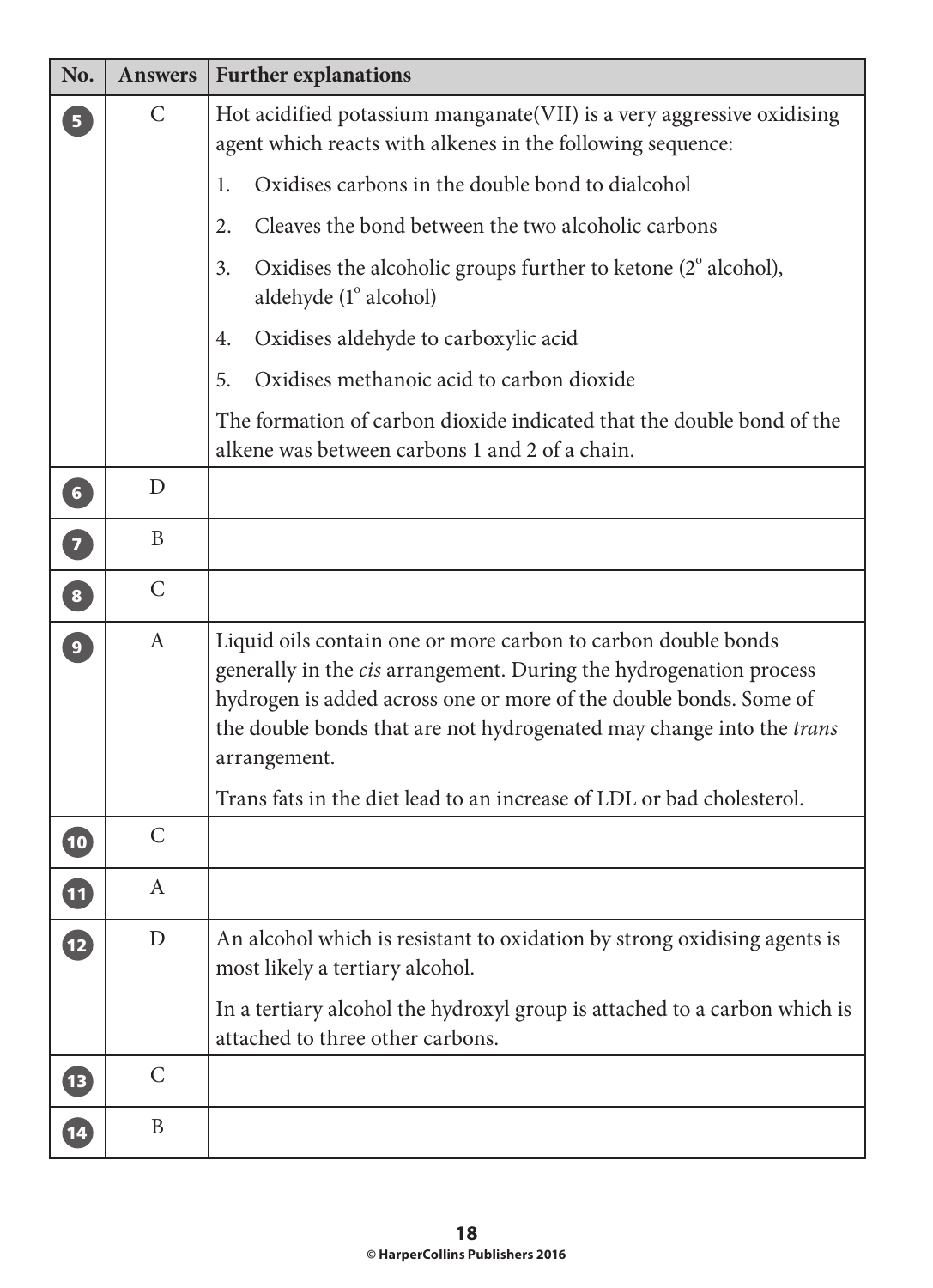| No.                      | <b>Answers</b> | <b>Further explanations</b>                                                                                                                                                        |
|--------------------------|----------------|------------------------------------------------------------------------------------------------------------------------------------------------------------------------------------|
| <b>B</b>                 | $\mathbf{A}$   | 2-bromo-2-methyl butane is a tertiary halogenoalkane. The<br>electronegative bromine ionises and leave a carbocation which is<br>stabilised by the electron donating alkyl groups. |
|                          |                | The carbocation reacts with the hydroxide anion to form an alcohol.                                                                                                                |
| 16                       | $\mathbf{B}$   |                                                                                                                                                                                    |
| $\overline{\mathbf{17}}$ | $\mathbf{A}$   |                                                                                                                                                                                    |
| $\overline{\textbf{18}}$ | D              |                                                                                                                                                                                    |
| $\left( 19\right)$       | $\mathbf{A}$   |                                                                                                                                                                                    |
| 20                       | $\mathbf{B}$   |                                                                                                                                                                                    |
| $\overline{\mathbf{21}}$ | $\mathbf{A}$   |                                                                                                                                                                                    |
| $\overline{\mathbf{22}}$ | D              |                                                                                                                                                                                    |
| $\left( 23\right)$       | $\mathsf{C}$   |                                                                                                                                                                                    |
| 24                       | $\mathbf D$    |                                                                                                                                                                                    |
| 25                       | $\mathbf B$    |                                                                                                                                                                                    |
| $\left( 26\right)$       | $\mathsf{C}$   |                                                                                                                                                                                    |
| $\boldsymbol{\Phi}$      | $\mathbf{B}$   |                                                                                                                                                                                    |
| 28                       | $\mathbf{A}$   |                                                                                                                                                                                    |
| 29                       | $\, {\bf B}$   | The nitration agent is $NO2+$                                                                                                                                                      |
|                          |                | Concentrated nitric acid is protonated by concentrated sulfuric acid,<br>which is the stronger oxidising agent:                                                                    |
|                          |                | $HNO3 + H+ \rightarrow [H2NO3]+ \rightarrow NO2+ + H2O$                                                                                                                            |
| $\boxed{30}$             | $\mathsf{C}$   |                                                                                                                                                                                    |
| $\mathbf{31}$            | D              |                                                                                                                                                                                    |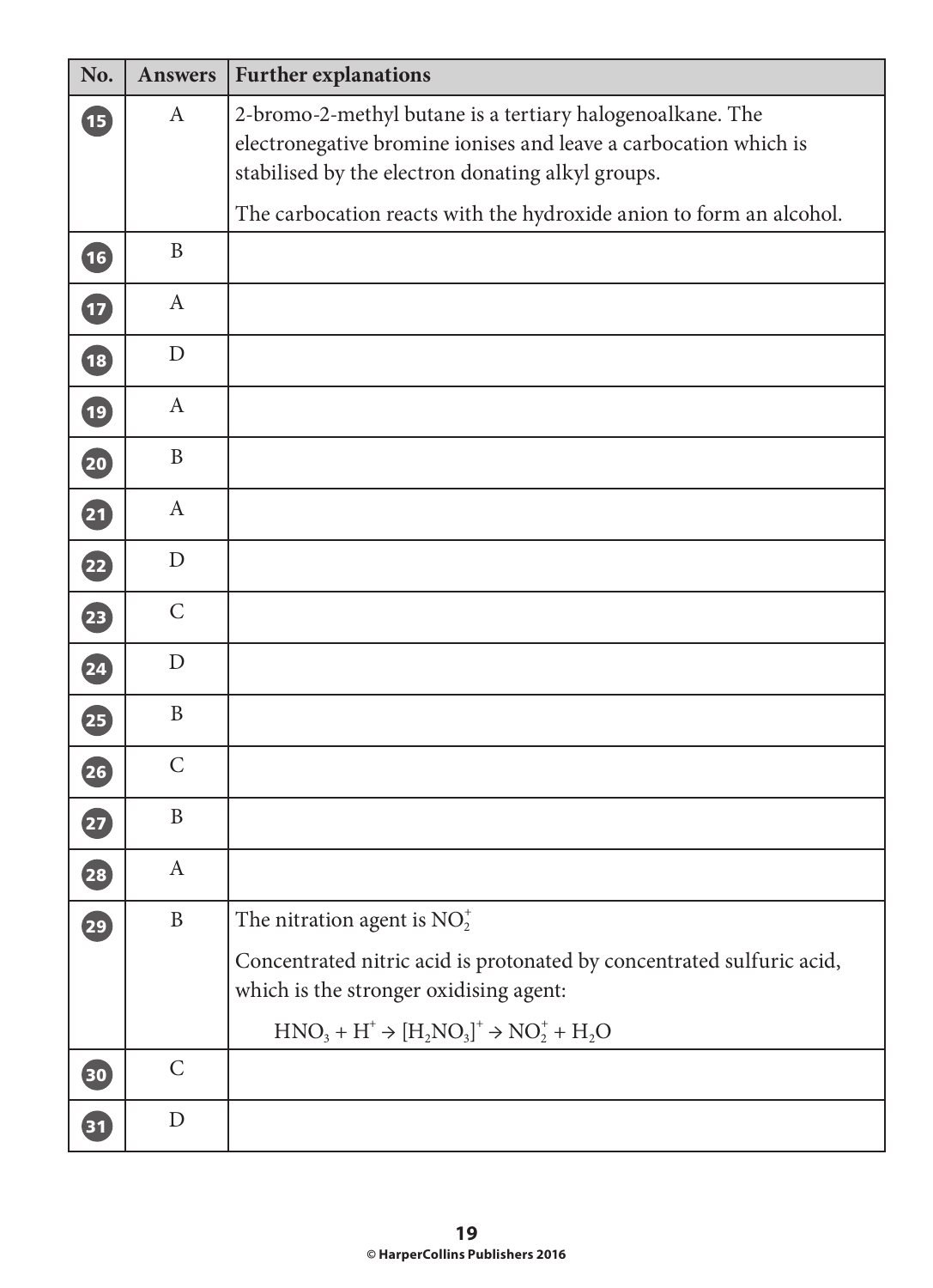## **2.1.3: Acidic and Basic Character of Organic Compounds**

| No.                     | <b>Answers</b> | <b>Further explanations</b>                                                                                                                                                                                            |
|-------------------------|----------------|------------------------------------------------------------------------------------------------------------------------------------------------------------------------------------------------------------------------|
| $\blacksquare$          | C              |                                                                                                                                                                                                                        |
| $\overline{2}$          | B              |                                                                                                                                                                                                                        |
| $\overline{\mathbf{3}}$ | A              | The carbon attached to the carboxylic group is called the alpha carbon.<br>Two electronegative fluorine atoms on the alpha carbon withdraw<br>electrons strongly from the carboxylic group, which ionises more easily. |
| 4                       | D              |                                                                                                                                                                                                                        |
| 5 <sup>1</sup>          | A              |                                                                                                                                                                                                                        |
|                         | A              |                                                                                                                                                                                                                        |

#### **2.1.4: Macromolecules**

| No.                     | <b>Answers</b> | <b>Further explanations</b>                                                                                                                                                                                                                                                                            |
|-------------------------|----------------|--------------------------------------------------------------------------------------------------------------------------------------------------------------------------------------------------------------------------------------------------------------------------------------------------------|
|                         | B              |                                                                                                                                                                                                                                                                                                        |
| $\overline{2}$          | D              |                                                                                                                                                                                                                                                                                                        |
| $\overline{\mathbf{3}}$ | $\mathcal{C}$  |                                                                                                                                                                                                                                                                                                        |
|                         | $\mathbf{A}$   | The structure of a protein polymer may be identified by the sequence<br>of the amine groups and the carboxylic groups. The correct sequence<br>can be identified by one amine group followed by an R group and<br>one carboxylic groups, that is, resulting from condensation of alpha<br>amino acids. |
|                         | B              | Acyl chlorides are more reactive than carboxylic acids and are<br>sometimes used instead. For polymerisation processes, diacyl chlorides<br>are used.                                                                                                                                                  |
| 6                       | D              |                                                                                                                                                                                                                                                                                                        |
|                         | A              |                                                                                                                                                                                                                                                                                                        |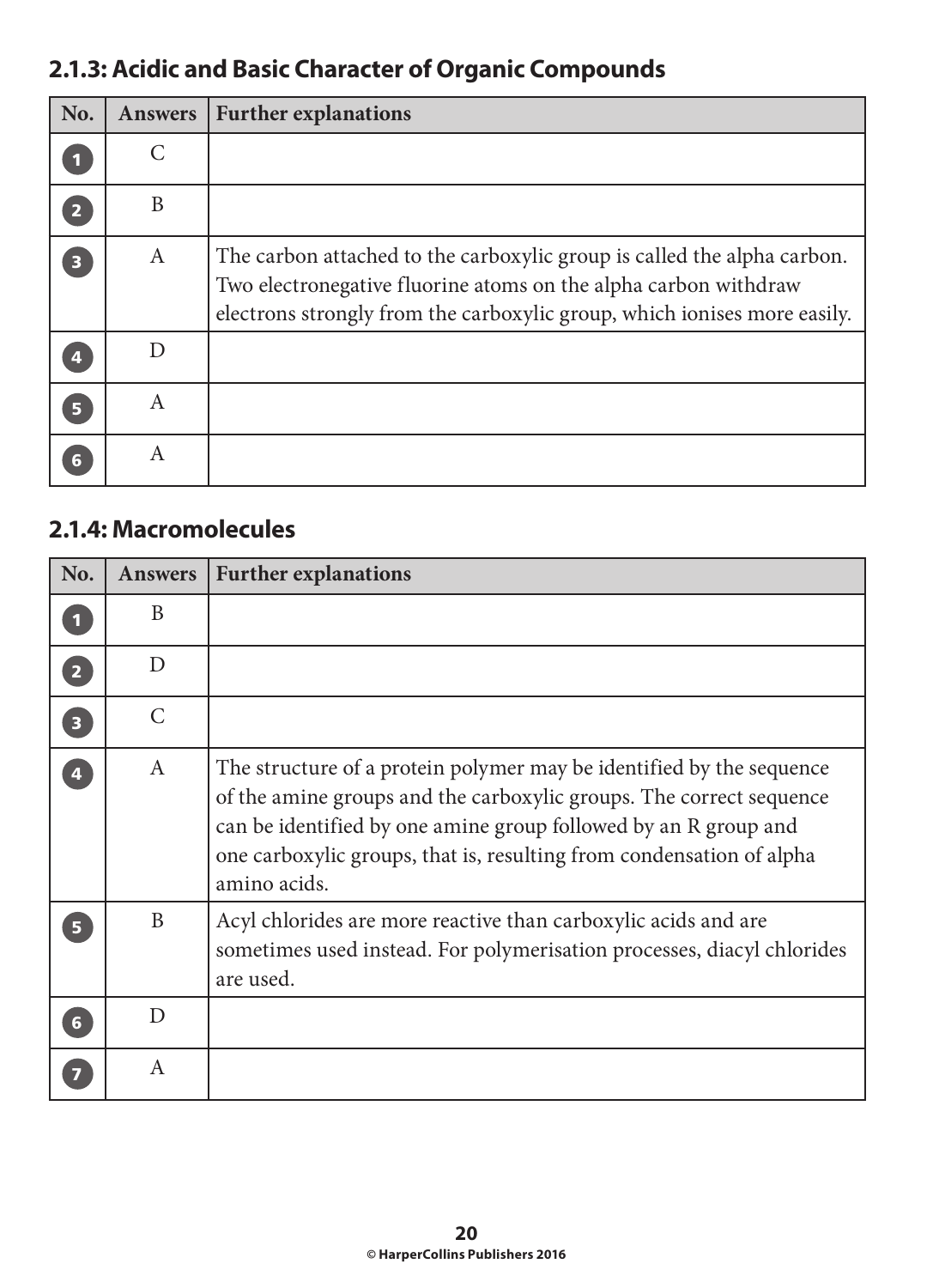## **Module 2: Analytical Methods and Separation Techniques**

| No.            | <b>Answers</b> | <b>Further explanations</b> |                                                                                                                                                                                                                                                                                                                                                                                                                                                                                                                                                                                                                                                                                                |      |          |                                                     |       |                                                                                                                                                                            |
|----------------|----------------|-----------------------------|------------------------------------------------------------------------------------------------------------------------------------------------------------------------------------------------------------------------------------------------------------------------------------------------------------------------------------------------------------------------------------------------------------------------------------------------------------------------------------------------------------------------------------------------------------------------------------------------------------------------------------------------------------------------------------------------|------|----------|-----------------------------------------------------|-------|----------------------------------------------------------------------------------------------------------------------------------------------------------------------------|
| $\mathbf{1}$   | B              |                             |                                                                                                                                                                                                                                                                                                                                                                                                                                                                                                                                                                                                                                                                                                |      |          |                                                     |       |                                                                                                                                                                            |
| $\boxed{2}$    | D              |                             |                                                                                                                                                                                                                                                                                                                                                                                                                                                                                                                                                                                                                                                                                                |      |          |                                                     |       |                                                                                                                                                                            |
| 3              | $\mathsf{C}$   |                             |                                                                                                                                                                                                                                                                                                                                                                                                                                                                                                                                                                                                                                                                                                |      |          |                                                     |       |                                                                                                                                                                            |
| $\overline{4}$ | $\mathbf{A}$   |                             |                                                                                                                                                                                                                                                                                                                                                                                                                                                                                                                                                                                                                                                                                                |      |          | Let mass of each flask = x and the mean = $\bar{x}$ |       |                                                                                                                                                                            |
|                |                | <b>Flask</b>                | x, g                                                                                                                                                                                                                                                                                                                                                                                                                                                                                                                                                                                                                                                                                           |      |          |                                                     |       | $x-\overline{x}, (x-\overline{x})^2, \left[\sum(x-\overline{x})^2, \left[\sum(x-\overline{x})^2 \div 5, \left[\sqrt{\sum(x-\overline{x})^2} \div 5, \right]\right]\right]$ |
|                |                | #                           |                                                                                                                                                                                                                                                                                                                                                                                                                                                                                                                                                                                                                                                                                                | g    | $g^2$    | $g^2$                                               |       |                                                                                                                                                                            |
|                |                | 1                           | 10.10                                                                                                                                                                                                                                                                                                                                                                                                                                                                                                                                                                                                                                                                                          | 0.10 | 0.010    |                                                     |       |                                                                                                                                                                            |
|                |                | $\overline{2}$              | 10.55                                                                                                                                                                                                                                                                                                                                                                                                                                                                                                                                                                                                                                                                                          | 0.35 | 0.123    |                                                     |       |                                                                                                                                                                            |
|                |                | 3                           | 10.00                                                                                                                                                                                                                                                                                                                                                                                                                                                                                                                                                                                                                                                                                          | 0.20 | 0.040    | 0.232                                               | 0.046 | 0.214                                                                                                                                                                      |
|                |                | 4                           | 10.01                                                                                                                                                                                                                                                                                                                                                                                                                                                                                                                                                                                                                                                                                          | 0.19 | 0.036    |                                                     |       |                                                                                                                                                                            |
|                |                | 5                           | 10.20                                                                                                                                                                                                                                                                                                                                                                                                                                                                                                                                                                                                                                                                                          | 0.00 | $\Omega$ |                                                     |       |                                                                                                                                                                            |
|                |                | 6                           | 10.35                                                                                                                                                                                                                                                                                                                                                                                                                                                                                                                                                                                                                                                                                          | 0.15 | 0.023    |                                                     |       |                                                                                                                                                                            |
| 5 <sup>1</sup> | $\mathsf{C}$   |                             | Mean +1 standard deviation = $10.20$ g + $0.214$ g = $10.414$ g<br>Mean +2 standard deviation = $10.20$ g + 0.428 g = $10.628$ g<br>Mean +3 standard deviation = $10.20$ g + $0.642$ g = $10.842$ g<br>Mean –1 standard deviation = $10.20$ g – $0.214$ g = 9.986 g<br>Mean –2 standard deviation = $10.20$ g – $0.428$ g = $9.772$ g<br>Mean –3 standard deviation = $10.20$ g – $0.642$ g = $9.558$ g<br>The variation in the masses of the water contained by the six flasks is<br>random (low variability) because all measured values are within $\pm 2$<br>standard deviations of the mean. However, the measured values are<br>biased because they are all equal to or greater than 10. |      |          |                                                     |       |                                                                                                                                                                            |
|                | B              |                             |                                                                                                                                                                                                                                                                                                                                                                                                                                                                                                                                                                                                                                                                                                |      |          |                                                     |       |                                                                                                                                                                            |

#### **2.2.1: Uncertainty in Measurements**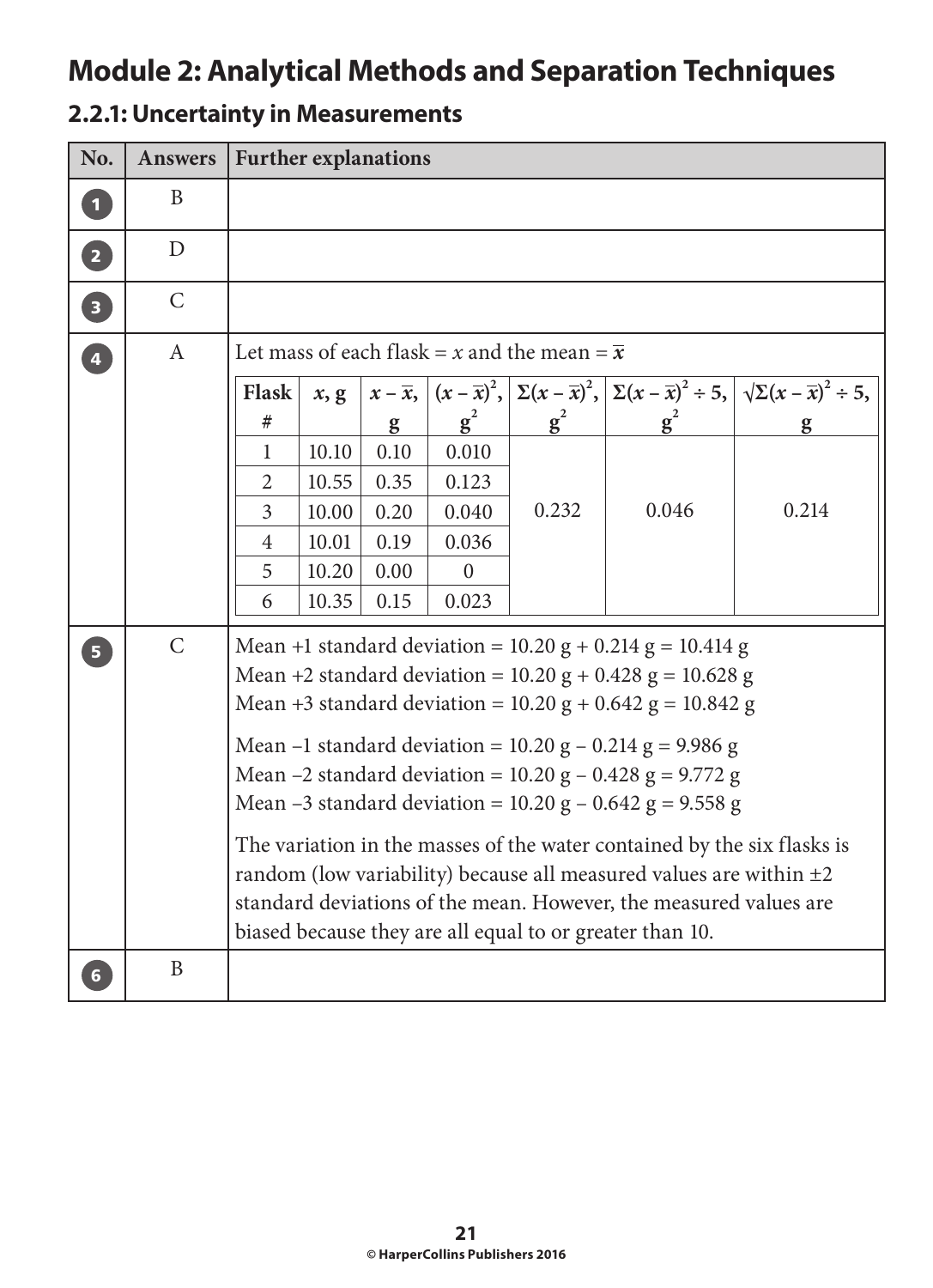| No.                               | Answers       | <b>Further explanations</b>                                                                                                                                                                                                                                                                                                                                                                                                                                                                                                                                                                                                                                          |
|-----------------------------------|---------------|----------------------------------------------------------------------------------------------------------------------------------------------------------------------------------------------------------------------------------------------------------------------------------------------------------------------------------------------------------------------------------------------------------------------------------------------------------------------------------------------------------------------------------------------------------------------------------------------------------------------------------------------------------------------|
| $\mathbf{1}$                      | A             |                                                                                                                                                                                                                                                                                                                                                                                                                                                                                                                                                                                                                                                                      |
| $\overline{\mathbf{2}}$           | $\mathcal{C}$ |                                                                                                                                                                                                                                                                                                                                                                                                                                                                                                                                                                                                                                                                      |
| $\begin{bmatrix} 3 \end{bmatrix}$ | $\mathbf{B}$  | The silver and glass electrodes indicates that this is a potentiometric<br>titration apparatus. The silver electrode detects changes in the<br>concentration of silver ions in the titrating container. The measuring<br>device measures the potential difference in volts or millivolts between<br>the silver electrode and the reference glass electrode.                                                                                                                                                                                                                                                                                                          |
| $\overline{\mathbf{4}}$           | A             |                                                                                                                                                                                                                                                                                                                                                                                                                                                                                                                                                                                                                                                                      |
| $\overline{5}$                    | $\mathbf D$   |                                                                                                                                                                                                                                                                                                                                                                                                                                                                                                                                                                                                                                                                      |
| 6                                 | B             | <b>NaOH</b><br>1000 cm <sup>3</sup> contains 1 mol<br>$250 \text{ cm}^3$ contains 0.25 moles<br>25 cm <sup>3</sup> contains 0.025 moles<br><b>HCl</b><br>1000 cm <sup>3</sup> contains 1 mol<br>24.15 $\text{cm}^3$ contains 0.02415 mol<br>Excess moles NaOH from $25 \text{ cm}^3 = 0.02415 \text{ mol}$<br>NaOH reacted from $25 \text{ cm}^3 = 0.025 - 0.02415 \text{ mol} = 0.00085 \text{ mol}$<br>NaOH reacted from $250 \text{ cm}^3 = 0.0085 \text{ mol}$<br>2-ethanoylhydroxybenzoic acid<br>Moles = $0.0085 \div 2 = 0.00425$ mol<br>Mass = $0.00425$ mol $\times$ 180.16 g mol <sup>-1</sup> = 0.76568 g<br>% = $0.76546$ g ÷ $1.5$ g $\times$ 100 = 51% |
| $\overline{\mathbf{z}}$           | $\mathcal{C}$ |                                                                                                                                                                                                                                                                                                                                                                                                                                                                                                                                                                                                                                                                      |
| $\bf{8}$                          | A             |                                                                                                                                                                                                                                                                                                                                                                                                                                                                                                                                                                                                                                                                      |

## **2.2.2: Titrimetric (Volumetric) Methods of Analysis**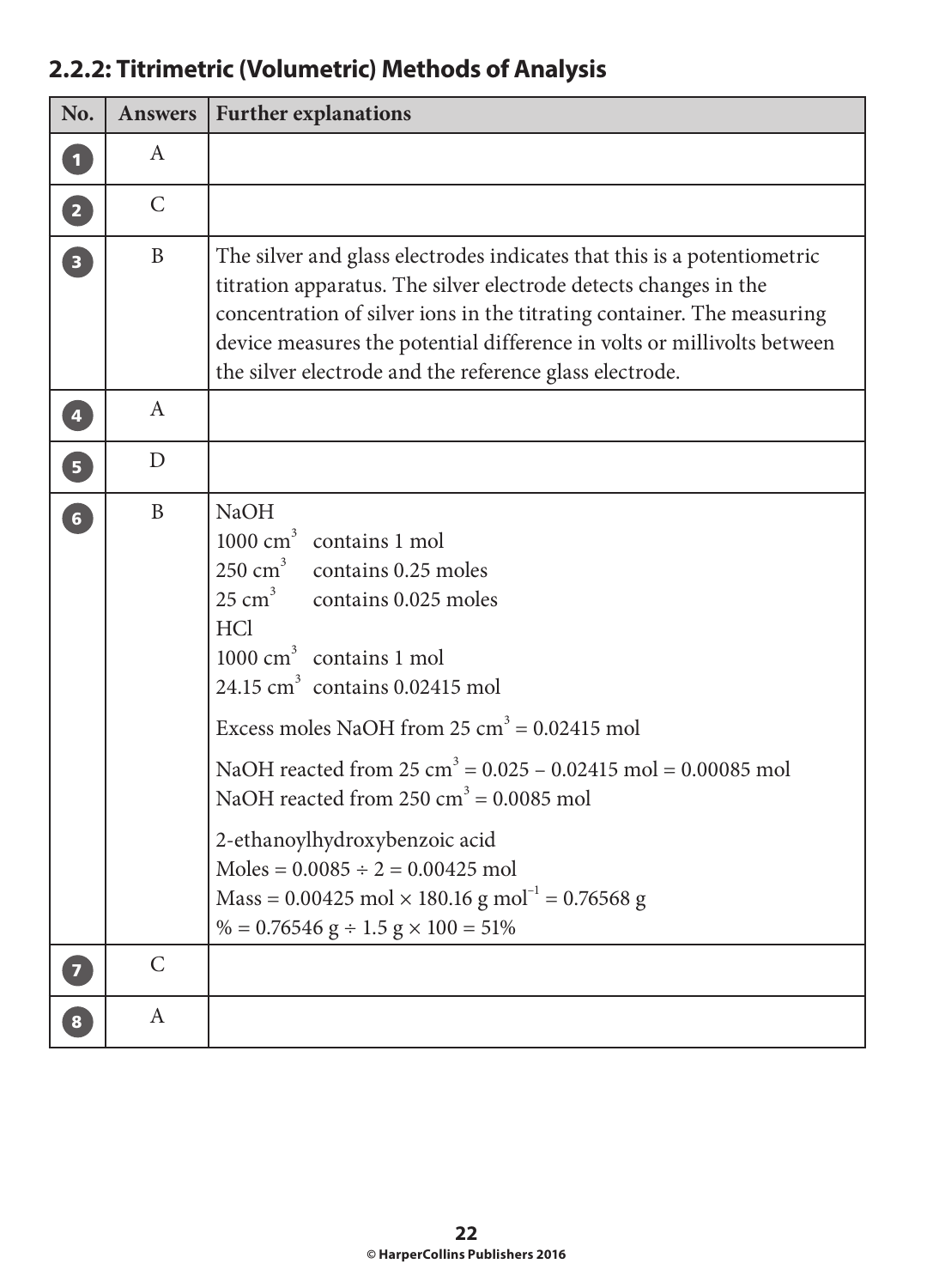#### **2.2.3: Gravimetric Methods of Analysis**

| No.                     | Answers | <b>Further explanations</b>                                                                                                                                                                                                                                                                                                       |
|-------------------------|---------|-----------------------------------------------------------------------------------------------------------------------------------------------------------------------------------------------------------------------------------------------------------------------------------------------------------------------------------|
|                         | C       |                                                                                                                                                                                                                                                                                                                                   |
| $\overline{2}$          | B       |                                                                                                                                                                                                                                                                                                                                   |
| $\overline{\mathbf{3}}$ | D       | <b>NaCl</b><br>1 dm <sup>3</sup> contains 1 mol<br>$0.01$ dm <sup>3</sup> contains $0.01$ mol<br>$AG^{\dagger}_{(aq)} + Cl^{\dagger}_{(aq)} \rightarrow AgCl_{(s)}$<br>Mole ratio: $Cl^- : Ag^+ : AgCl$<br>1 : 1 : 1<br>AgCl, 143.35 g mol <sup>-1</sup><br>Mass expected = 0.01 mol $\times$ 143.35 g mol <sup>-1</sup> = 1.43 g |
|                         | A       |                                                                                                                                                                                                                                                                                                                                   |

#### **2.2.4: Spectroscopic Methods of Analysis**

| No. |               | Answers   Further explanations                                                                                   |
|-----|---------------|------------------------------------------------------------------------------------------------------------------|
|     | $\mathcal{C}$ | $\Delta E = h\nu$<br>$= 6.63 \times 10^{-34}$ J s $\times 10^{13}$ s <sup>-1</sup><br>$= 6.63 \times 10^{-21}$ J |
|     |               |                                                                                                                  |
| В   | В             |                                                                                                                  |

#### **2.2.5: Ultraviolet–Visible (UV/VIS) Spectroscopy**

| No. | Answers | <b>Further explanations</b>                                                                                                                                                                                                                                                           |
|-----|---------|---------------------------------------------------------------------------------------------------------------------------------------------------------------------------------------------------------------------------------------------------------------------------------------|
|     |         |                                                                                                                                                                                                                                                                                       |
| 2   | A       | The pair of electrons in single bonds like C-H do not absorb in<br>the ultraviolet-visible band. The electrons in double, triple bonds,<br>conjugated double bonds and lone pairs are more loosely help and so<br>absorb strongly in the UV-VIS band of the electromagnetic spectrum. |
|     |         |                                                                                                                                                                                                                                                                                       |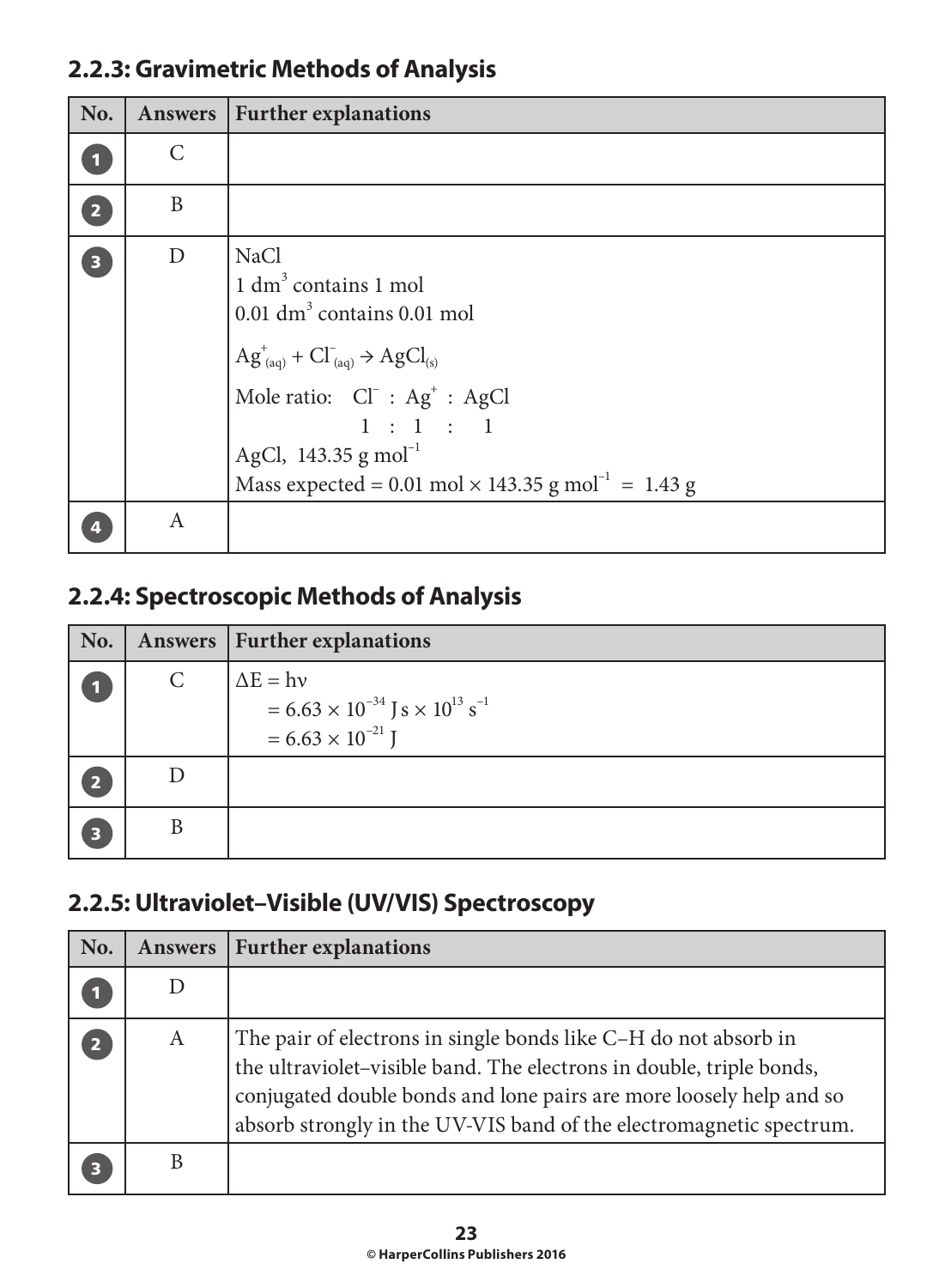| No.            |   | Answers   Further explanations                                                                                                                                                 |
|----------------|---|--------------------------------------------------------------------------------------------------------------------------------------------------------------------------------|
|                |   |                                                                                                                                                                                |
| $5\phantom{1}$ | A | $A = \varepsilon cl$<br>$\varepsilon = A \div cl$<br>$= 0.015 \div 5.0 \times 10^{-3}$ mol dm <sup>-3</sup> × 1 cm<br>$= 3$ mol <sup>-1</sup> dm <sup>3</sup> cm <sup>-1</sup> |

### **2.2.6: Infrared Spectroscopy**

| No.                     | <b>Answers</b> | <b>Further explanations</b>                                                                                                                                                                                                                                                                                                                                   |
|-------------------------|----------------|---------------------------------------------------------------------------------------------------------------------------------------------------------------------------------------------------------------------------------------------------------------------------------------------------------------------------------------------------------------|
| $\blacksquare$          | B              |                                                                                                                                                                                                                                                                                                                                                               |
| $\overline{2}$          | D              |                                                                                                                                                                                                                                                                                                                                                               |
| $\overline{\mathbf{3}}$ | $\mathsf{C}$   | Primary amines show N-H stretch between 3500 and 3300 cm <sup>-1</sup> .<br>Secondary amines show N–H stretch between 3450 and 3300 cm <sup>-1</sup> .<br>Tertiary amines do not have N–H bonds and do not show peaks in these<br>bands.<br>The N–C bonds and the C–H bonds do not undergo changes in dipole<br>moment in the presence of infrared radiation. |
|                         | A              |                                                                                                                                                                                                                                                                                                                                                               |
| 5 <sup>1</sup>          | $\mathcal{C}$  | Infrared radiation causes a change in the dipole moment of sulfur<br>dioxide molecules. A sample collected from air is non-aqueous or<br>may be dried. Non-polar molecules, aqueous samples and ions are not<br>analysed by IR.                                                                                                                               |
|                         | B              |                                                                                                                                                                                                                                                                                                                                                               |

### **2.2.7: Mass Spectrometry**

| $\mathbf{No.}$ |   | <b>Answers   Further explanations</b> |
|----------------|---|---------------------------------------|
|                |   |                                       |
| ю              | A |                                       |
| Б              |   |                                       |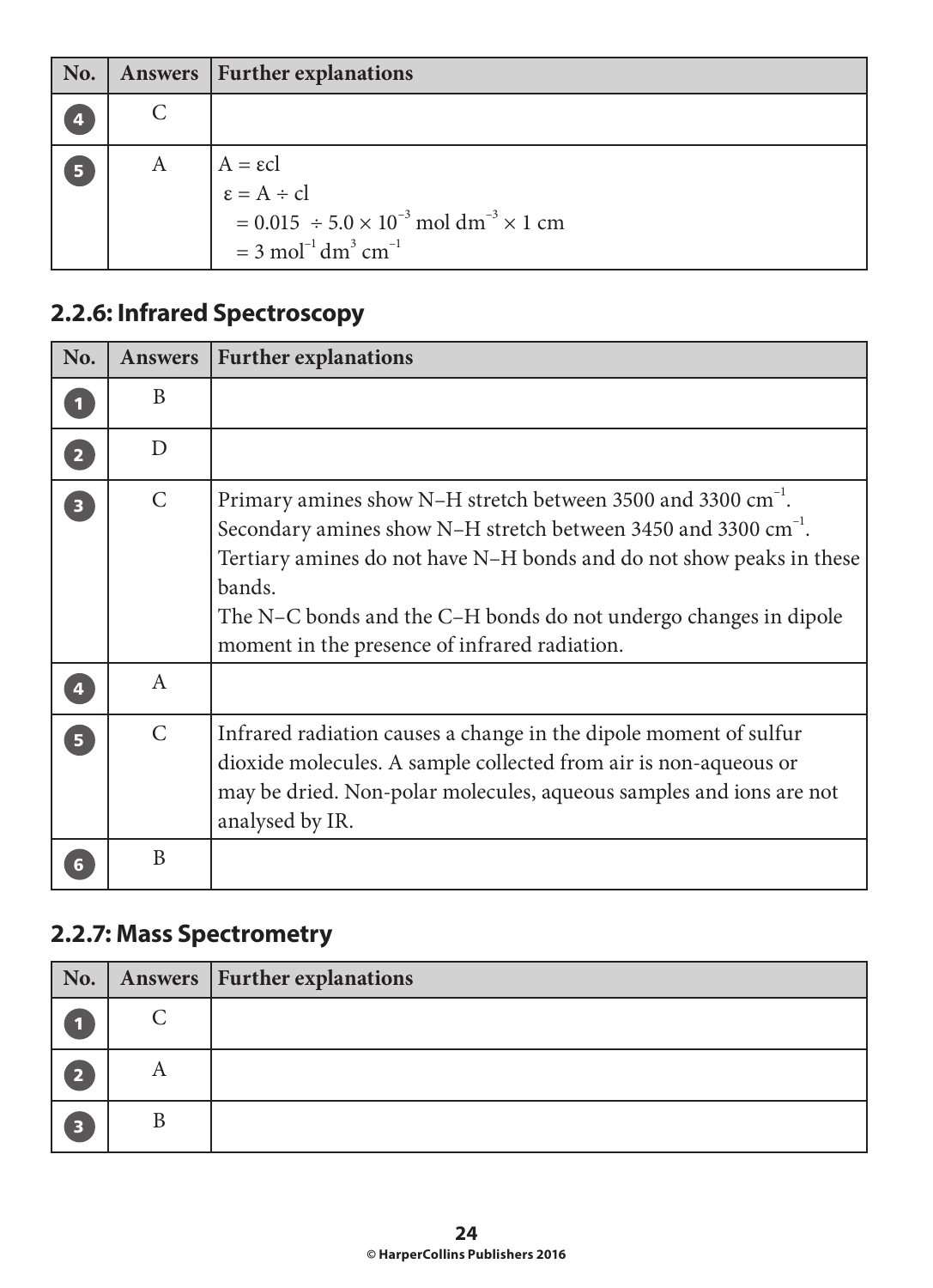| No.                     |   | Answers   Further explanations                                                                                                   |
|-------------------------|---|----------------------------------------------------------------------------------------------------------------------------------|
| $\overline{\mathbf{4}}$ | D | The base peak is the tallest peak, which represents the most abundant<br>ion.<br>The ion $-CH2OH+$ has a mass of 31.             |
| 5                       | A | Pure carbon-12, the reference sample for atomic mass, is exactly<br>12.00 mass units. It shows only one peak on a mass spectrum. |

## **2.2.8: Chromatographic Methods of Separation**

| No.                     | <b>Answers</b>   | <b>Further explanations</b>                                                                                                                                                                                                                                                                                                                                                                                                                                                                                    |
|-------------------------|------------------|----------------------------------------------------------------------------------------------------------------------------------------------------------------------------------------------------------------------------------------------------------------------------------------------------------------------------------------------------------------------------------------------------------------------------------------------------------------------------------------------------------------|
|                         | A                | Adsorption method of chromatography<br>Stationary phase: a polar solid, for example silica or aluminia, attracts<br>polar solutes in the sample.<br>Mobile phase: a liquid dissolves the less strongly adsorbed solute first.<br>Partition method of chromatography<br>Stationary phase: a thin layer of a liquid embedded on an inert support<br>dissolves the solutes in the sample.<br>Mobile phase: when a liquid or inert gas moves over the stationary<br>phase the solute moves between the two phases. |
| $\overline{2}$          | $\mathcal{C}$    |                                                                                                                                                                                                                                                                                                                                                                                                                                                                                                                |
| $\overline{\mathbf{3}}$ | B                |                                                                                                                                                                                                                                                                                                                                                                                                                                                                                                                |
| $\overline{\mathbf{4}}$ | D                |                                                                                                                                                                                                                                                                                                                                                                                                                                                                                                                |
| 5 <sup>1</sup>          | $\boldsymbol{A}$ | The amount of a component in a sample is represented by the area<br>under the peak for the component.                                                                                                                                                                                                                                                                                                                                                                                                          |
| 6                       | $\mathcal{C}$    |                                                                                                                                                                                                                                                                                                                                                                                                                                                                                                                |

## **2.2.9: Phase Separations**

| $\vert$ No. $\vert$ |           | Answers   Further explanations |
|---------------------|-----------|--------------------------------|
|                     | B         |                                |
| 2                   | $\subset$ |                                |
| $\overline{3}$      |           |                                |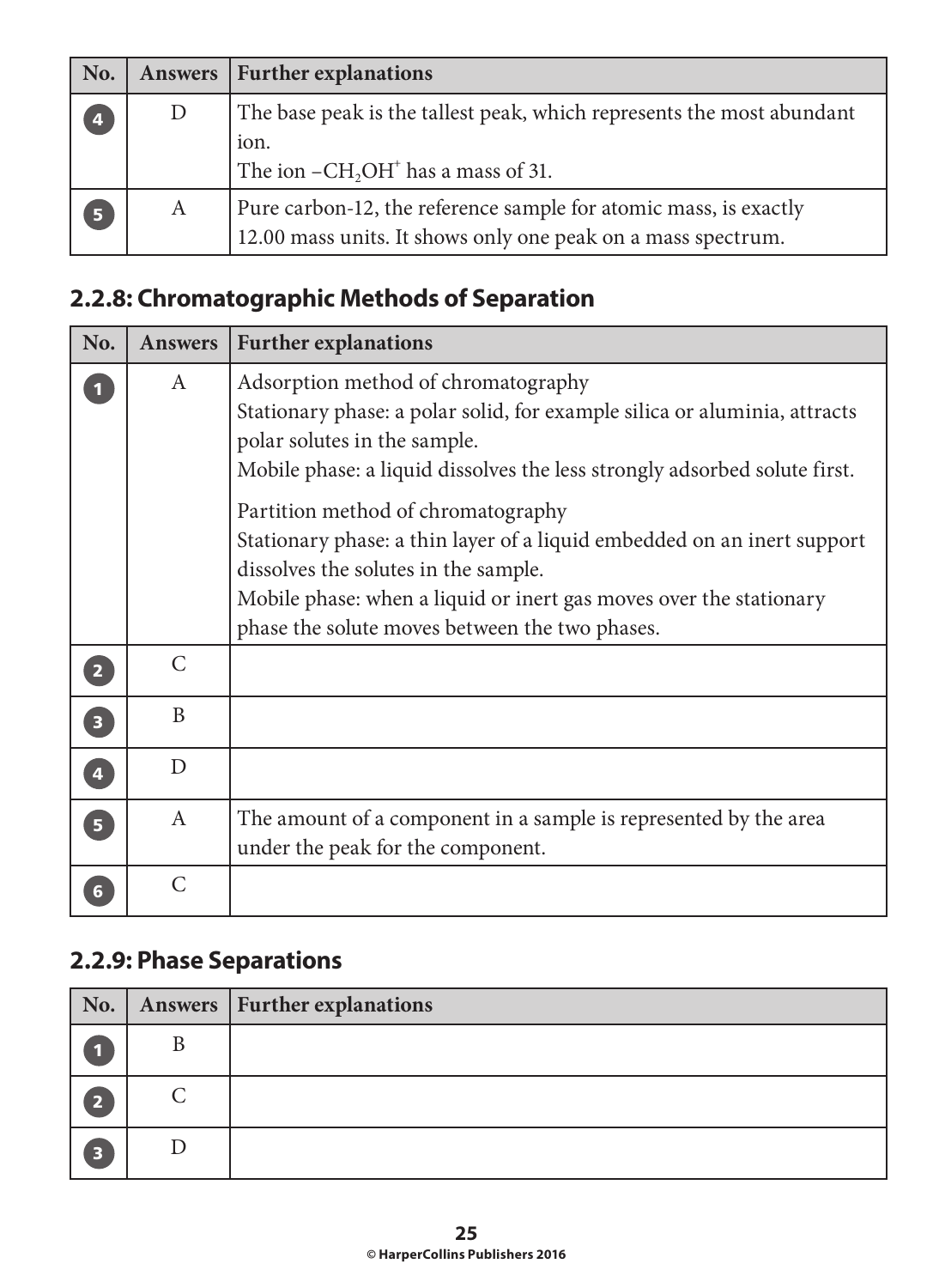| No. | <b>Answers</b> | <b>Further explanations</b>                                                                                                                                                                                                                                                                                                                                       |
|-----|----------------|-------------------------------------------------------------------------------------------------------------------------------------------------------------------------------------------------------------------------------------------------------------------------------------------------------------------------------------------------------------------|
|     | A              | A solution of 95.6% ethanol and 4.4% water is an azeotrope and cannot be<br>separated by fractional distillation because the composition of the vapour is<br>the same as the condensed liquid.<br>A mixture with composition 98% ethanol and 2% water separates<br>in steps to produce ethanol and ultimately the azeotrope with 95.6%<br>ethanol and 4.4% water. |
|     | B              | Since equal volumes of both solvents were used, the partition coefficient<br>can be calculated from the masses:<br>$K_{pc}$ = $\frac{proportion of S in the extracting solvent}{Proportion of S in original solvent}$ = $\frac{2.9 g}{0.1 g}$ = 29 at r.t.p.                                                                                                      |
|     |                |                                                                                                                                                                                                                                                                                                                                                                   |

# **Module 3: Industry and the Environment**

## **2.3.1: Locating Industrial Plants: Benefits and Risks**

| No. |   | Answers   Further explanations                                                                                                                                                             |
|-----|---|--------------------------------------------------------------------------------------------------------------------------------------------------------------------------------------------|
|     | B | The more stringent the waste emission guidelines of a country, the more<br>expensive it is for industries to treat waste.<br>High government taxes means higher cost of finished products. |
|     | А |                                                                                                                                                                                            |

#### **2.3.2: Aluminium**

| No. | <b>Answers</b> | <b>Further explanations</b>                                                                                                                                                                                                                                                          |
|-----|----------------|--------------------------------------------------------------------------------------------------------------------------------------------------------------------------------------------------------------------------------------------------------------------------------------|
|     | C              |                                                                                                                                                                                                                                                                                      |
|     | A              |                                                                                                                                                                                                                                                                                      |
| 3   | D              | Aluminium is a reactive metal when its surface is clean and free of<br>aluminium oxide. Aluminium cookware is anodised to create an<br>unreactive layer of aluminium oxide on the surfaces. The aluminium<br>oxide bonds firmly to the metal surface and prevents further corrosion. |
|     |                |                                                                                                                                                                                                                                                                                      |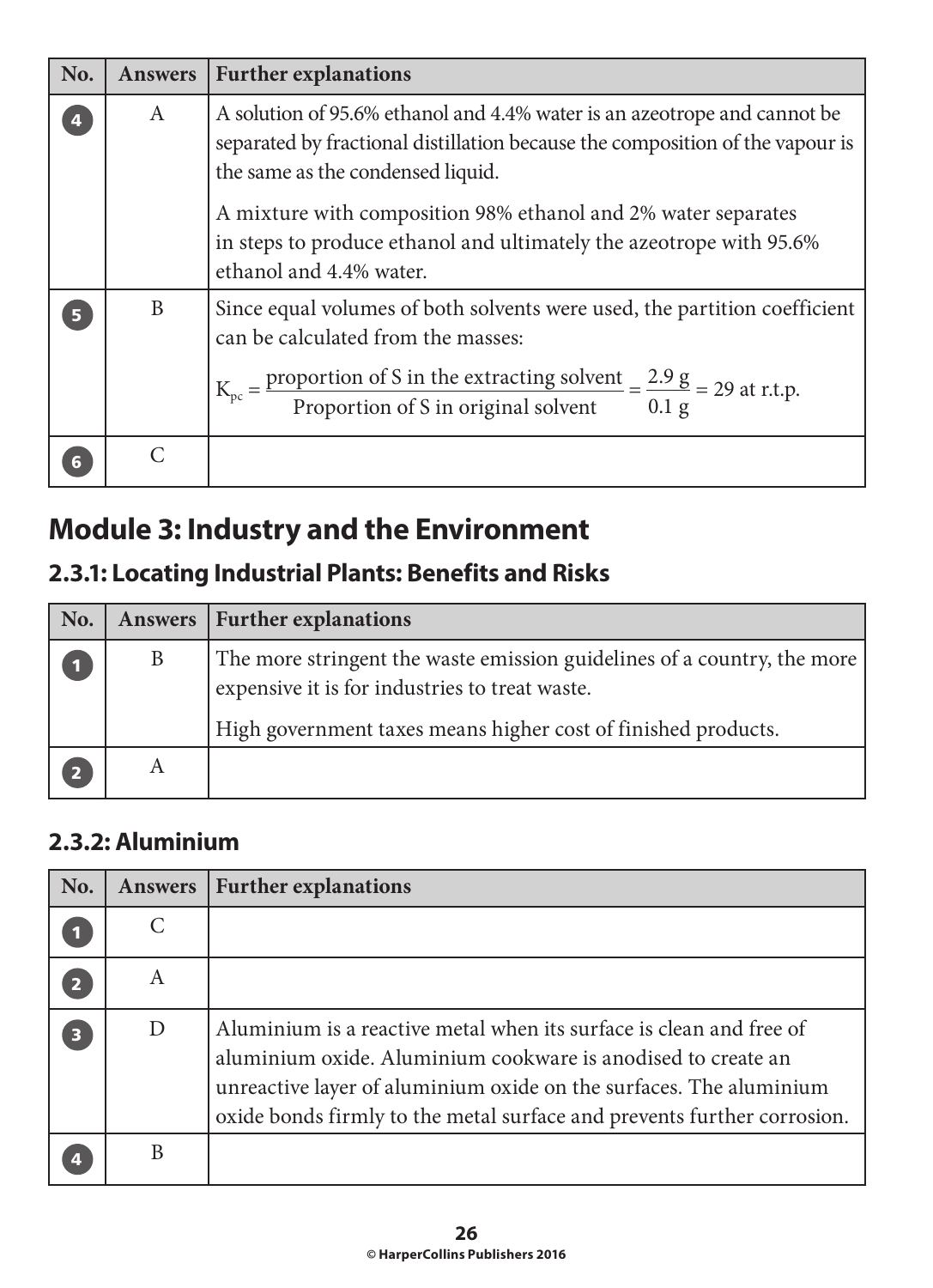#### **2.3.3: Crude Oil**

| No. | <b>Answers</b> | <b>Further explanations</b>                                                                                                                                                                                 |
|-----|----------------|-------------------------------------------------------------------------------------------------------------------------------------------------------------------------------------------------------------|
|     | A              |                                                                                                                                                                                                             |
|     | D              | Long chain alkanes crack to form shorter chain ones and alkenes, for<br>example ethene. The carbon to carbon bond in ethene is the active site<br>for polymerisation to form polyethene.                    |
|     | B              |                                                                                                                                                                                                             |
| 4   | $\mathcal{C}$  | Kerosene has a boiling point higher than gasoline but lower than diesel.<br>Kerosene is used as fuel for jets, lamps and small burners. Diesel is a<br>fuel for buses, trucks, lorries and some motor cars. |
|     |                |                                                                                                                                                                                                             |

#### **2.3.4: Ammonia**

| No.                     | <b>Answers</b> | <b>Further explanations</b>                                                                                                                                                                                                                                                                                                                                                                   |
|-------------------------|----------------|-----------------------------------------------------------------------------------------------------------------------------------------------------------------------------------------------------------------------------------------------------------------------------------------------------------------------------------------------------------------------------------------------|
|                         | D              |                                                                                                                                                                                                                                                                                                                                                                                               |
| $\overline{2}$          | $\mathcal{C}$  |                                                                                                                                                                                                                                                                                                                                                                                               |
| $\overline{\mathbf{3}}$ | A              |                                                                                                                                                                                                                                                                                                                                                                                               |
|                         | B              | Synthesis of ammonia from nitrogen gas and hydrogen gas is a<br>reversible and exothermic reaction. Lower temperatures favour<br>formation of ammonia but reduce the rate.                                                                                                                                                                                                                    |
| 5                       | A              |                                                                                                                                                                                                                                                                                                                                                                                               |
| $6\overline{6}$         | B              | Lichen are living organisms that are composites of fungi, algae and<br>sometime bacteria. They are often seen on tree trunks and their colours<br>vary from grey to green to yellow to red. Some lichen are sensitive to the<br>presence of ammonia in the atmosphere. The appearance of the lichen<br>in a given location is used as an indicator of the general health<br>of the ecosystem. |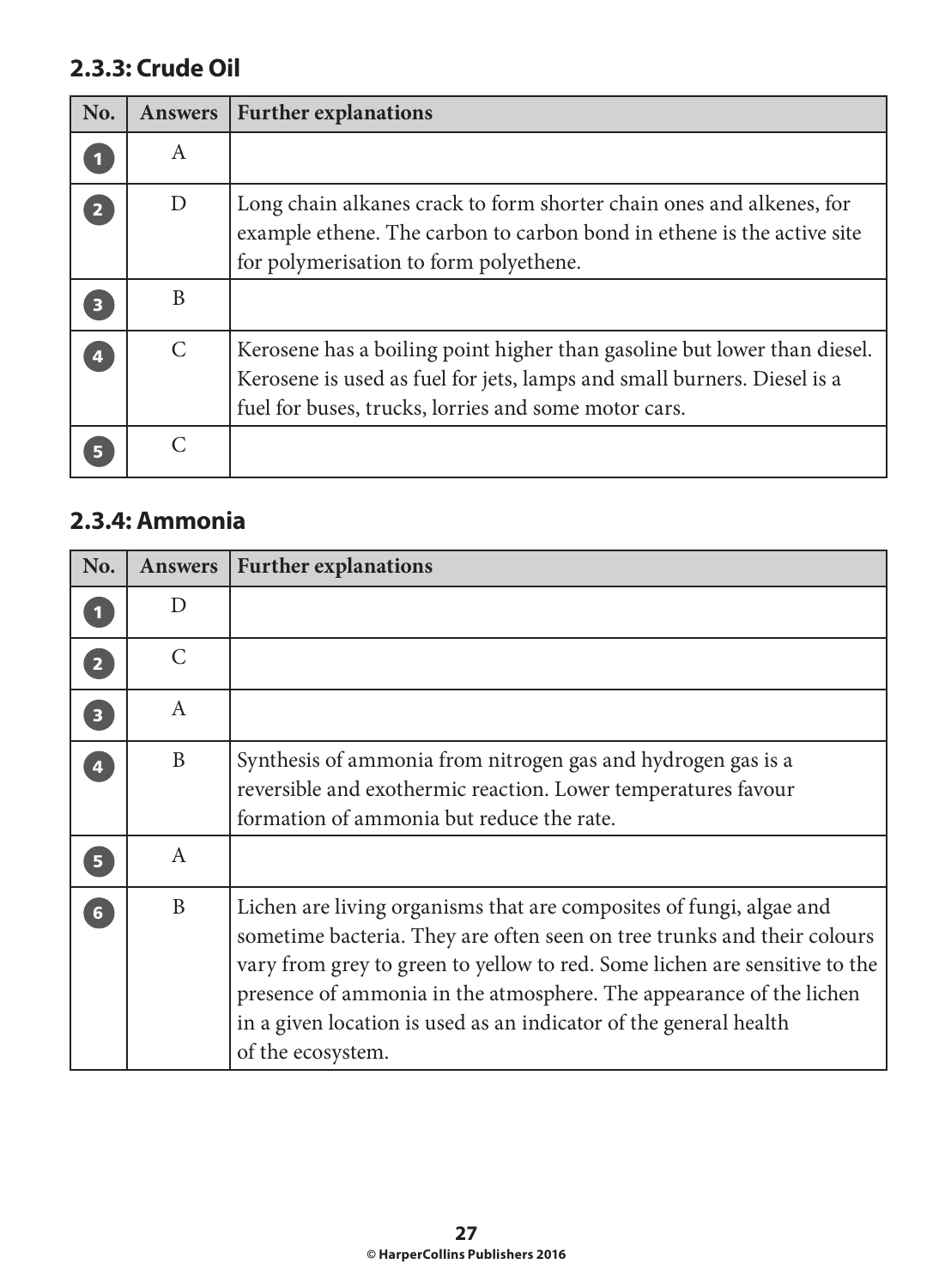#### **2.3.5: Ethanol**

| No.            | <b>Answers</b> | <b>Further explanations</b>                                                                                                                                                                                                                                                                               |
|----------------|----------------|-----------------------------------------------------------------------------------------------------------------------------------------------------------------------------------------------------------------------------------------------------------------------------------------------------------|
|                | A              |                                                                                                                                                                                                                                                                                                           |
| $\overline{2}$ | $\mathcal{C}$  | Alcohol can pass from a mother's blood to her foetus' blood.<br>In addition, the foetus is much smaller than the mother so the<br>concentration of alcohol in the foetus is higher than in the mother.                                                                                                    |
| 3              | D              |                                                                                                                                                                                                                                                                                                           |
| 4              | A              |                                                                                                                                                                                                                                                                                                           |
| 5              | $\mathbf{A}$   | Plant materials are fermented to produce alcohol. Nutrient-rich<br>residue produced after fermentation, filtration and distillation may<br>be discharged with wastewater. The water used in the condensers to<br>cool the distillate may be discharged at a temperature above that of the<br>environment. |

#### **2.3.6: Chlorine**

| No.                     | <b>Answers</b>   | <b>Further explanations</b>                                                                                                                                                                                                                                                                                                                                          |
|-------------------------|------------------|----------------------------------------------------------------------------------------------------------------------------------------------------------------------------------------------------------------------------------------------------------------------------------------------------------------------------------------------------------------------|
|                         | B                | The asbestos diaphragm separates the anode compartment with the<br>higher liquid level from the cathode compartment with the lower<br>liquid. Sodium hydroxide is prevented from seeping into the anode<br>compartment where chlorine gas is produced. If the chlorine gas and<br>sodium hydroxide meet they form sodium hypochlorite, sodium<br>chloride and water. |
| $\overline{2}$          | $\mathbf{A}$     |                                                                                                                                                                                                                                                                                                                                                                      |
| $\overline{\mathbf{3}}$ | $\overline{C}$   |                                                                                                                                                                                                                                                                                                                                                                      |
| $\overline{\mathbf{A}}$ | D                |                                                                                                                                                                                                                                                                                                                                                                      |
| $\overline{\mathbf{5}}$ | $\boldsymbol{B}$ | In some water treatment facilities, chlorine is pumped by technicians<br>directly into the water. For homes and schools, calcium hypochlorite<br>tablets or granules are preferred. $Ca(CIO)_{2(s)}$ releases $ClO^-$ ions, which is<br>a powerful disinfectant.                                                                                                     |
| 6                       | $\overline{C}$   |                                                                                                                                                                                                                                                                                                                                                                      |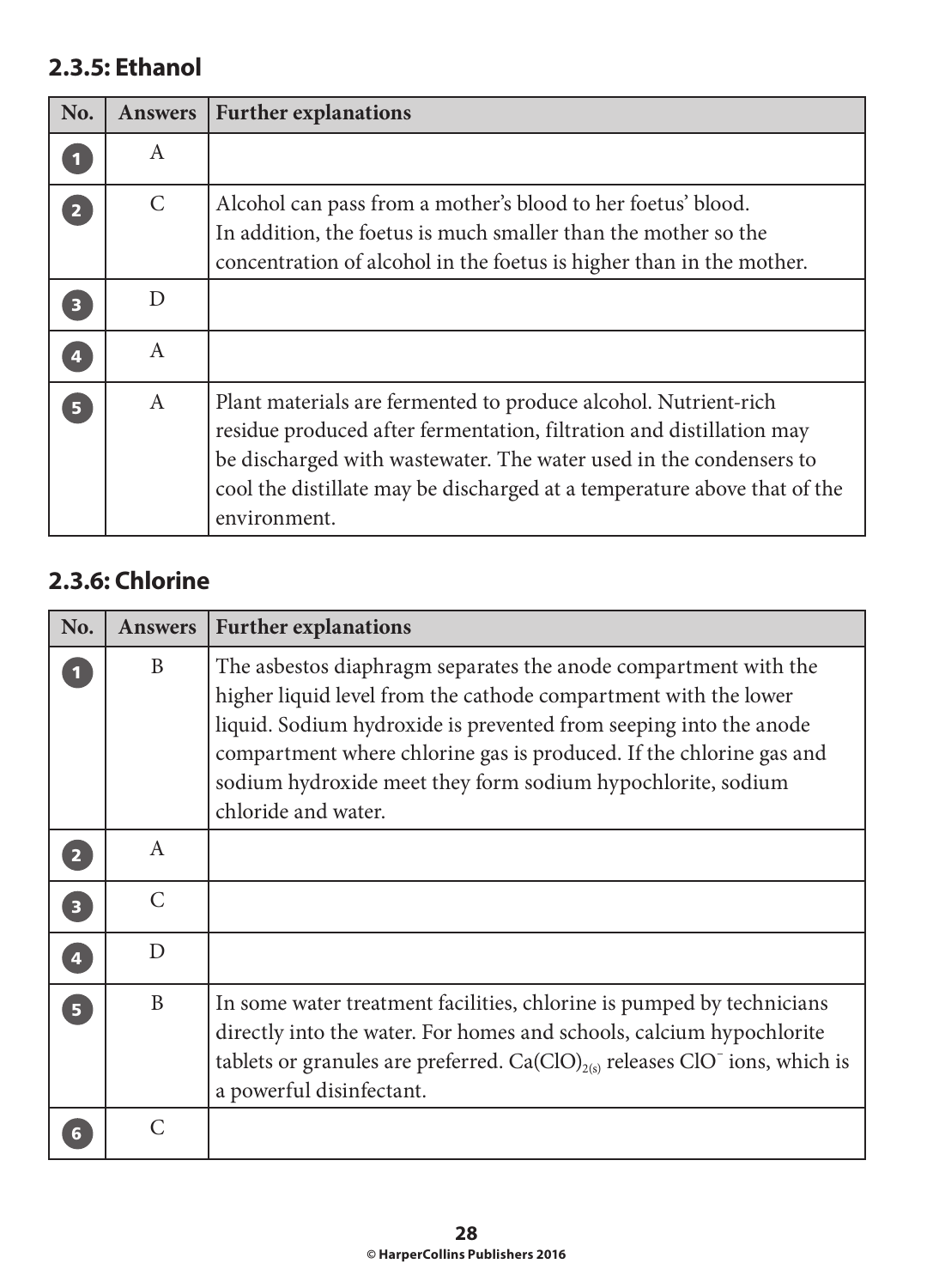### **2.3.7: Sulfuric Acid**

| No.                     | <b>Answers</b>        | <b>Further explanations</b>                                                                                                                                                                                                                               |
|-------------------------|-----------------------|-----------------------------------------------------------------------------------------------------------------------------------------------------------------------------------------------------------------------------------------------------------|
|                         |                       |                                                                                                                                                                                                                                                           |
| $\overline{2}$          | B                     |                                                                                                                                                                                                                                                           |
| $\overline{\mathbf{3}}$ | D                     | The reaction between sulfur trioxide and water to form sulfuric acid<br>is highly exothermic and produces fumes. It is safer to react sulfur<br>trioxide with concentrated sulfuric acid. The oleum formed reacts with<br>water to produce sulfuric acid. |
|                         | A                     |                                                                                                                                                                                                                                                           |
| Б                       | $\mathcal{C}_{\cdot}$ | Sulfur dioxide is an acid anhydride. The scrubbers must contain an<br>alkaline solution.                                                                                                                                                                  |

#### **2.3.8: Water**

| No.                     | <b>Answers</b> | <b>Further explanations</b>                                                                                                                                                                                                                                                                                                                                                                                        |
|-------------------------|----------------|--------------------------------------------------------------------------------------------------------------------------------------------------------------------------------------------------------------------------------------------------------------------------------------------------------------------------------------------------------------------------------------------------------------------|
|                         | B              |                                                                                                                                                                                                                                                                                                                                                                                                                    |
| $\overline{2}$          | $\mathcal{C}$  |                                                                                                                                                                                                                                                                                                                                                                                                                    |
| $\overline{\mathbf{3}}$ | $\mathbf{A}$   |                                                                                                                                                                                                                                                                                                                                                                                                                    |
| $\overline{\mathbf{A}}$ | B              | Aquatic organisms require dissolved oxygen for respiration. The oxygen<br>concentration needs to be within a limited range because the respiratory<br>organs are sensitive to the oxygen concentrations. Dissolved oxygen also<br>reacts with pollutants, which are usually released in a reduced form.<br>Low levels of dissolved oxygen is an indicator of high chemical and high<br>biochemical oxygen demands. |
| 5 <sup>1</sup>          | D              |                                                                                                                                                                                                                                                                                                                                                                                                                    |
| $6\phantom{1}6$         | $\mathcal{C}$  | Turbidity in water is caused by suspended particles. A nephelometer's<br>measurement of the amount of light scattered or reflected by a sample is<br>used to determine the size and quantity of suspended particles.                                                                                                                                                                                               |